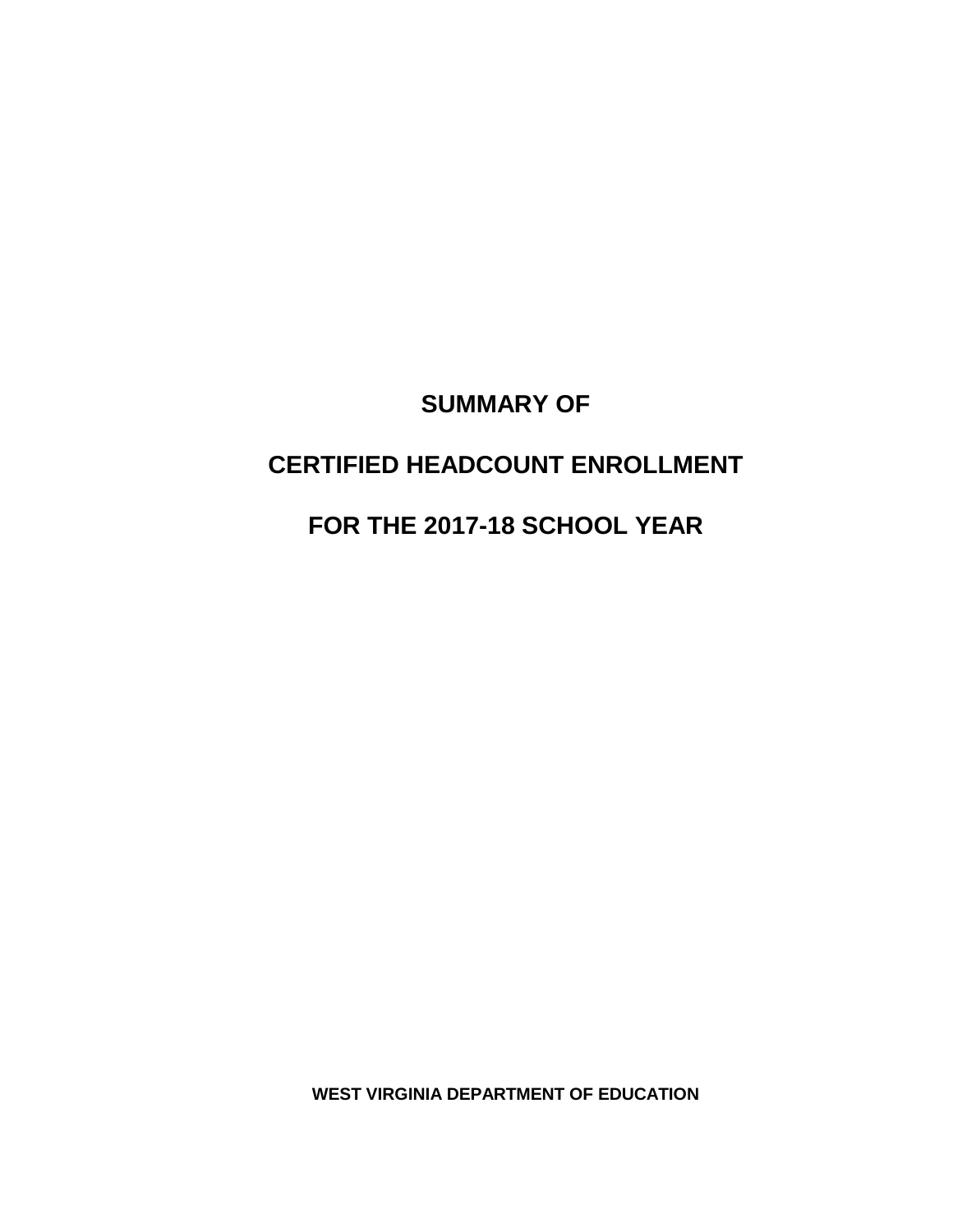### **COUNTY BOARDS OF EDUCATION HEADCOUNT (STUDENT) ENROLLMENT BY GRADE - 2ND MONTH 2017-18 YEAR**

|                 | Early     | Kinder- |        |         |              |        |        |        |
|-----------------|-----------|---------|--------|---------|--------------|--------|--------|--------|
| County          | Childhood | garten  | First  | Second  | <b>Third</b> | Fourth | Fifth  | Sixth  |
| Barbour         | 137       | 173     | 167    | 160     | 173          | 182    | 175    | 171    |
| <b>Berkeley</b> | 989       | 1,348   | 1,356  | 1,403   | 1,391        | 1,493  | 1,466  | 1,438  |
| Boone           | 202       | 235     | 284    | 271     | 307          | 264    | 312    | 291    |
| <b>Braxton</b>  | 118       | 153     | 157    | 136     | 160          | 149    | 145    | 145    |
|                 | 129       | 187     | 190    | 195     | 188          | 219    | 212    | 226    |
| <b>Brooke</b>   |           |         |        |         |              |        |        |        |
| Cabell          | 806       | 962     | 905    | 938     | 934          | 923    | 943    | 930    |
| Calhoun         | 71        | 74      | 78     | 66      | 81           | 68     | 72     | 67     |
| Clay            | 112       | 111     | 134    | 158     | 141          | 142    | 166    | 136    |
| Doddridge       | 70        | 73      | 88     | $77 \,$ | 88           | 93     | 75     | 79     |
| Fayette         | 333       | 463     | 454    | 482     | 444          | 493    | 480    | 452    |
| Gilmer          | 41        | 58      | 65     | 68      | 41           | 53     | 63     | 61     |
| Grant           | 94        | 106     | 100    | 119     | 119          | 127    | 121    | 120    |
| Greenbrier      | 250       | 328     | 343    | 331     | 358          | 363    | 371    | 352    |
| Hampshire       | 153       | 215     | 210    | 217     | 225          | 218    | 249    | 223    |
| Hancock         | 235       | 276     | 262    | 303     | 313          | 302    | 274    | 290    |
|                 |           |         |        |         |              |        |        |        |
| Hardy           | 142       | 183     | 171    | 163     | 172          | 176    | 207    | 162    |
| Harrison        | 610       | 766     | 740    | 750     | 796          | 799    | 783    | 775    |
| Jackson         | 267       | 321     | 318    | 321     | 342          | 359    | 354    | 326    |
| Jefferson       | 336       | 657     | 659    | 669     | 659          | 651    | 732    | 662    |
| Kanawha         | 1,388     | 1,863   | 1,847  | 1,777   | 1,886        | 1,967  | 1,931  | 1,898  |
| Lewis           | 159       | 175     | 201    | 187     | 176          | 200    | 227    | 190    |
| Lincoln         | 226       | 248     | 258    | 256     | 262          | 302    | 240    | 278    |
| Logan           | 300       | 398     | 417    | 390     | 394          | 414    | 402    | 387    |
| Marion          | 480       | 602     | 585    | 594     | 594          | 593    | 547    | 602    |
| Marshall        | 268       | 368     | 354    | 332     | 340          | 342    | 329    | 330    |
|                 |           |         |        |         |              |        |        |        |
| Mason           | 279       | 311     | 272    | 285     | 301          | 337    | 286    | 290    |
| McDowell        | 171       | 221     | 222    | 229     | 238          | 217    | 244    | 209    |
| Mercer          | 514       | 671     | 674    | 668     | 698          | 706    | 675    | 625    |
| Mineral         | 262       | 321     | 295    | 295     | 278          | 308    | 281    | 272    |
| Mingo           | 233       | 332     | 331    | 357     | 298          | 314    | 318    | 295    |
| Monongalia      | 720       | 871     | 894    | 802     | 849          | 831    | 838    | 818    |
| Monroe          | 108       | 124     | 135    | 132     | 135          | 133    | 137    | 130    |
| Morgan          | 108       | 171     | 140    | 147     | 188          | 154    | 167    | 178    |
| Nicholas        | 183       | 273     | 293    | 272     | 262          | 285    | 300    | 278    |
| Ohio            | 289       | 429     | 362    | 343     | 414          | 385    | 395    | 390    |
|                 |           |         |        |         |              |        |        |        |
| Pendleton       | 59        | 72      | 66     | 69      | 74           | 60     | 63     | 58     |
| Pleasants       | 73        | 70      | 70     | 78      | 72           | 79     | 92     | 70     |
| Pocahontas      | 63        | 77      | 68     | 65      | 79           | 62     | 88     | 71     |
| Preston         | 260       | 324     | 344    | 342     | 344          | 354    | 336    | 339    |
| Putnam          | 450       | 643     | 665    | 629     | 672          | 672    | 697    | 751    |
| Raleigh         | 691       | 849     | 934    | 886     | 913          | 893    | 951    | 862    |
| Randolph        | 215       | 337     | 300    | 271     | 282          | 272    | 322    | 264    |
| Ritchie         | 106       | 92      | 95     | 101     | 82           | 105    | 107    | 101    |
| Roane           | 96        | 172     | 145    | 147     | 157          | 175    | 173    | 165    |
| Summers         | 86        | 80      | 114    | 123     | 100          | 126    | 122    | 102    |
|                 |           |         |        |         |              |        |        |        |
| Taylor          | 143       | 183     | 195    | 171     | 202          | 178    | 185    | 176    |
| Tucker          | 69        | 80      | 60     | 73      | 72           | 61     | 71     | 76     |
| Tyler           | 91        | 101     | 78     | 87      | 87           | 93     | 100    | 78     |
| Upshur          | 216       | 275     | 254    | 270     | 268          | 260    | 299    | 305    |
| Wayne           | 431       | 491     | 482    | 468     | 503          | 523    | 553    | 462    |
| Webster         | 69        | 109     | 93     | 102     | 106          | 109    | 100    | 89     |
| Wetzel          | 151       | 188     | 193    | 163     | 142          | 177    | 178    | 215    |
| Wirt            | 63        | 74      | 84     | 80      | 76           | 72     | 81     | 84     |
| Wood            | 665       | 911     | 920    | 880     | 907          | 943    | 894    | 930    |
| Wyoming         | 252       | 324     | 281    | 252     | 276          | 293    | 289    | 265    |
|                 |           |         |        |         |              |        |        |        |
| Total           | 15,032    | 19,519  | 19,402 | 19,150  | 19,659       | 20,069 | 20,218 | 19,539 |

OSF

12/05/17 Headcount Enroll 2nd Mo 18 - 2 -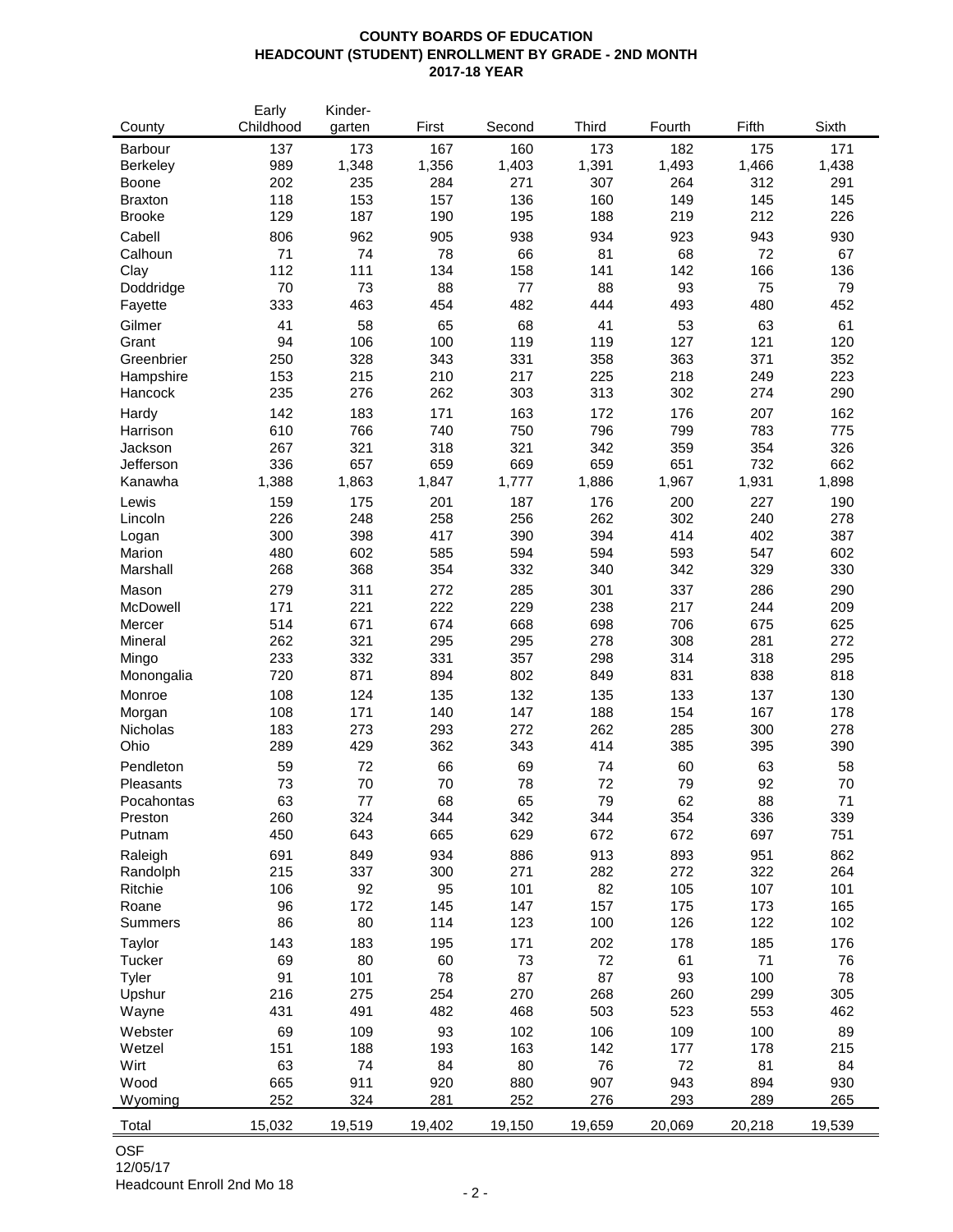### **COUNTY BOARDS OF EDUCATION HEADCOUNT (STUDENT) ENROLLMENT BY GRADE - 2ND MONTH 2017-18 YEAR**

| County         | Seventh | Eight  | Ninth  | Tenth  | Eleventh | Twelfth | Total          |
|----------------|---------|--------|--------|--------|----------|---------|----------------|
| Barbour        | 181     | 169    | 152    | 169    | 154      | 137     | 2,300          |
| Berkeley       | 1,418   | 1,388  | 1,578  | 1,546  | 1,255    | 1,225   | 19,294         |
| Boone          | 300     | 313    | 360    | 301    | 315      | 255     | 4,010          |
| <b>Braxton</b> | 142     | 145    | 179    | 140    | 106      | 124     | 1,999          |
| <b>Brooke</b>  | 228     | 234    | 254    | 217    | 231      | 225     | 2,935          |
| Cabell         | 892     | 865    | 960    | 948    | 870      | 863     | 12,739         |
|                | 82      | 61     | 68     | 90     | 80       | 70      |                |
| Calhoun        | 130     | 145    | 158    |        | 131      | 129     | 1,028<br>1,922 |
| Clay           |         |        |        | 129    |          |         |                |
| Doddridge      | 91      | 77     | 71     | 79     | 78       | 77      | 1,116          |
| Fayette        | 442     | 450    | 489    | 460    | 479      | 444     | 6,365          |
| Gilmer         | 57      | 62     | 48     | 54     | 64       | 62      | 797            |
| Grant          | 110     | 136    | 132    | 116    | 125      | 131     | 1,656          |
| Greenbrier     | 340     | 374    | 396    | 386    | 351      | 354     | 4,897          |
| Hampshire      | 239     | 208    | 257    | 235    | 229      | 275     | 3,153          |
| Hancock        | 319     | 319    | 342    | 326    | 277      | 248     | 4,086          |
| Hardy          | 163     | 174    | 191    | 162    | 157      | 131     | 2,354          |
| Harrison       | 823     | 792    | 855    | 783    | 766      | 715     | 10,753         |
| Jackson        | 346     | 331    | 384    | 372    | 320      | 293     | 4,654          |
| Jefferson      | 694     | 709    | 710    | 729    | 674      | 632     | 9,173          |
| Kanawha        | 1,940   | 2,005  | 2,240  | 1,965  | 1,799    | 1,724   | 26,230         |
| Lewis          | 176     | 156    | 210    | 172    | 170      | 167     | 2,566          |
| Lincoln        | 276     | 261    | 265    | 198    | 173      | 219     | 3,462          |
| Logan          | 417     | 426    | 466    | 487    | 454      | 446     | 5,798          |
| Marion         | 540     | 562    | 639    | 577    | 522      | 562     | 7,999          |
| Marshall       | 332     | 318    | 319    | 352    | 341      | 346     | 4,671          |
|                |         |        |        |        |          |         |                |
| Mason          | 320     | 322    | 274    | 301    | 306      | 281     | 4,165          |
| McDowell       | 217     | 222    | 223    | 236    | 210      | 197     | 3,056          |
| Mercer         | 605     | 619    | 685    | 642    | 587      | 591     | 8,960          |
| Mineral        | 306     | 327    | 295    | 315    | 266      | 284     | 4,105          |
| Mingo          | 318     | 285    | 352    | 266    | 249      | 261     | 4,209          |
| Monongalia     | 823     | 841    | 876    | 812    | 841      | 779     | 11,595         |
| Monroe         | 126     | 120    | 126    | 132    | 114      | 132     | 1,784          |
| Morgan         | 184     | 161    | 193    | 183    | 180      | 178     | 2,332          |
| Nicholas       | 262     | 259    | 264    | 266    | 266      | 275     | 3,738          |
| Ohio           | 399     | 382    | 385    | 375    | 388      | 333     | 5,269          |
| Pendleton      | 68      | 68     | 84     | 70     | 66       | 55      | 932            |
| Pleasants      | 87      | 87     | 79     | 91     | 90       | 107     | 1,145          |
| Pocahontas     | 67      | 86     | 73     | 79     | 75       | 72      | 1,025          |
| Preston        | 331     | 348    | 361    | 302    | 258      | 275     | 4,518          |
| Putnam         | 704     | 773    | 779    | 748    | 704      | 741     | 9,628          |
| Raleigh        | 905     | 850    | 916    | 853    | 747      | 743     | 11,993         |
| Randolph       | 308     | 317    | 307    | 278    | 289      | 278     | 4,040          |
| Ritchie        | 114     | 124    | 140    | 109    | 96       | 85      | 1,457          |
| Roane          | 156     | 186    | 202    | 170    | 125      | 157     | 2,226          |
| <b>Summers</b> | 128     | 109    | 124    | 98     | 110      | 96      | 1,518          |
|                |         |        |        |        |          |         |                |
| Taylor         | 175     | 191    | 178    | 184    | 132      | 139     | 2,432          |
| Tucker         | 64      | 79     | 87     | 68     | 66       | 82      | 1,008          |
| Tyler          | 95      | 100    | 88     | 100    | 91       | 102     | 1,291          |
| Upshur         | 278     | 267    | 302    | 295    | 264      | 204     | 3,757          |
| Wayne          | 485     | 533    | 552    | 557    | 453      | 506     | 6,999          |
| Webster        | 88      | 103    | 87     | 99     | 111      | 101     | 1,366          |
| Wetzel         | 178     | 197    | 188    | 204    | 168      | 189     | 2,531          |
| Wirt           | 74      | 74     | 64     | 80     | 48       | 81      | 1,035          |
| Wood           | 946     | 966    | 1,008  | 963    | 852      | 821     | 12,606         |
| Wyoming        | 286     | 278    | 301    | 292    | 273      | 274     | 3,936          |
|                |         |        |        |        |          |         |                |
| Total          | 19,775  | 19,954 | 21,316 | 20,161 | 18,546   | 18,273  | 270,613        |

OSF 12/05/17 Headcount Enroll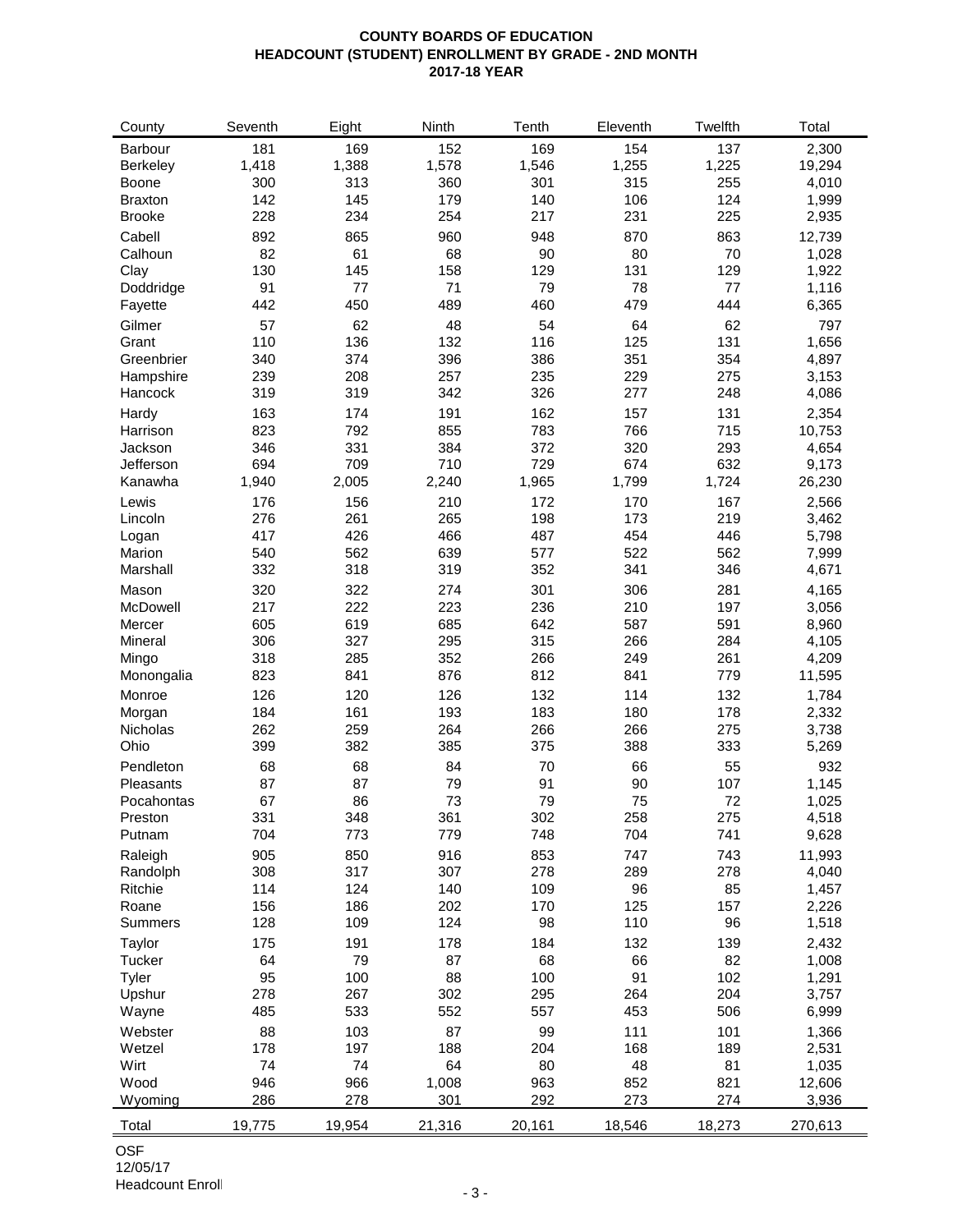### **COUNTY BOARDS OF EDUCATION SUMMARY OF HEADCOUNT (STUDENT) ENROLLMENT - 2ND MONTH 2017-18 YEAR**

| County             | Headcount<br>Enrollment |  |
|--------------------|-------------------------|--|
| Barbour            | 2,300                   |  |
| Berkeley           | 19,294                  |  |
| Boone              | 4,010                   |  |
| <b>Braxton</b>     | 1,999                   |  |
| <b>Brooke</b>      | 2,935                   |  |
| Cabell             | 12,739                  |  |
| Calhoun            | 1,028                   |  |
| Clay               | 1,922                   |  |
| Doddridge          | 1,116                   |  |
| Fayette            | 6,365                   |  |
| Gilmer             | 797                     |  |
| Grant              | 1,656                   |  |
| Greenbrier         | 4,897                   |  |
| Hampshire          | 3,153                   |  |
| Hancock            | 4,086                   |  |
| Hardy              | 2,354                   |  |
| Harrison           | 10,753                  |  |
| Jackson            | 4,654                   |  |
| Jefferson          | 9,173                   |  |
| Kanawha            | 26,230                  |  |
| Lewis              | 2,566                   |  |
| Lincoln            | 3,462                   |  |
| Logan              | 5,798                   |  |
| Marion<br>Marshall | 7,999<br>4,671          |  |
|                    |                         |  |
| Mason<br>McDowell  | 4,165<br>3,056          |  |
| Mercer             | 8,960                   |  |
| Mineral            | 4,105                   |  |
| Mingo              | 4,209                   |  |
| Monongalia         | 11,595                  |  |
| Monroe             | 1,784                   |  |
| Morgan             | 2,332                   |  |
| Nicholas           | 3,738                   |  |
| Ohio               | 5,269                   |  |
| Pendleton          | 932                     |  |
| Pleasants          | 1,145                   |  |
| Pocahontas         | 1,025                   |  |
| Preston            | 4,518                   |  |
| Putnam             | 9,628                   |  |
| Raleigh            | 11,993                  |  |
| Randolph           | 4,040                   |  |
| Ritchie            | 1,457                   |  |
| Roane              | 2,226                   |  |
| Summers            | 1,518                   |  |
| Taylor             | 2,432                   |  |
| Tucker             | 1,008                   |  |
| <b>Tyler</b>       | 1,291                   |  |
| Upshur             | 3,757                   |  |
| Wayne              | 6,999                   |  |
| Webster            | 1,366                   |  |
| Wetzel             | 2,531                   |  |
| Wirt<br>Wood       | 1,035                   |  |
| Wyoming            | 12,606<br>3,936         |  |
|                    |                         |  |
| Total              | 270,613                 |  |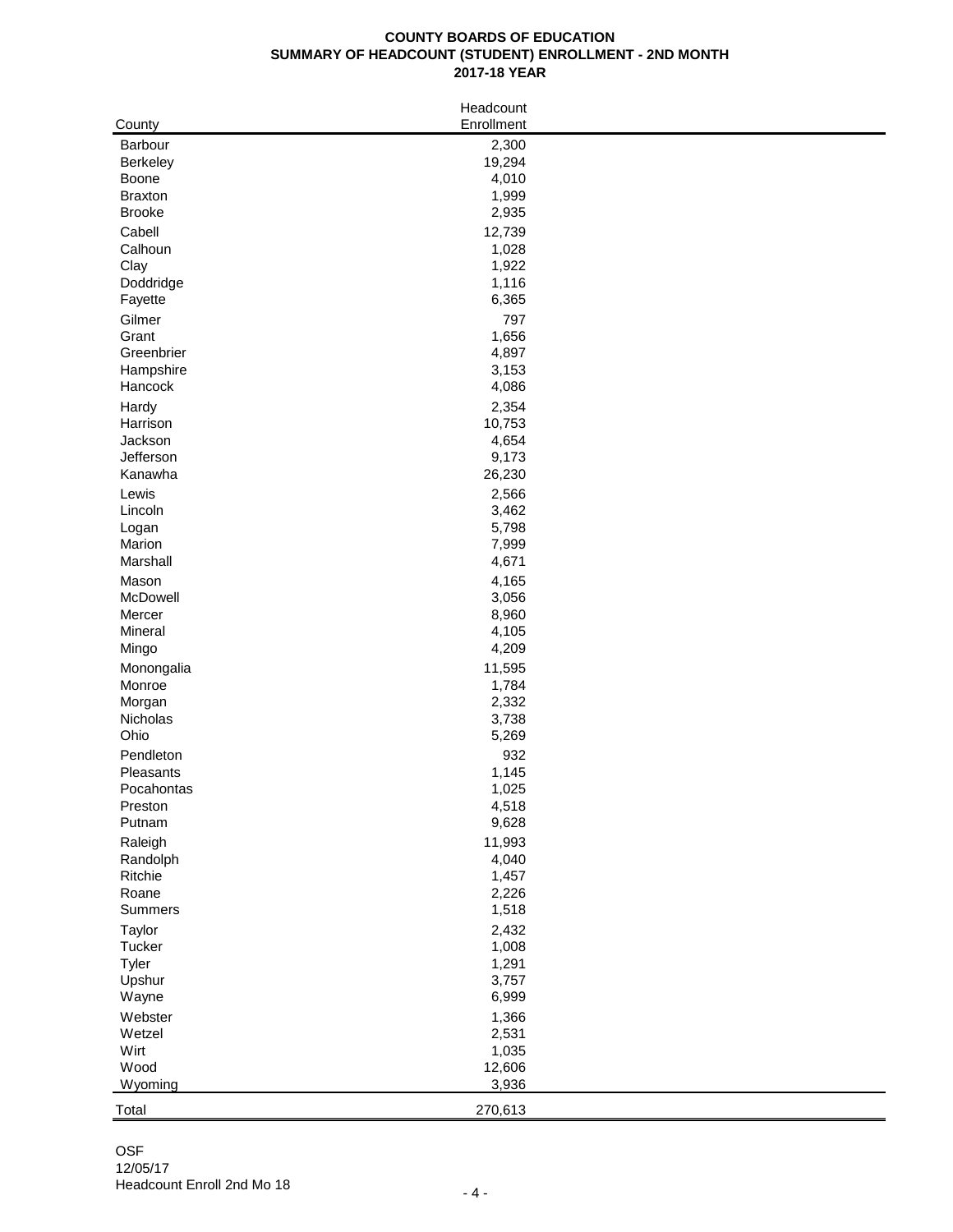#### **COUNTY BOARDS OF EDUCATION SUMMARY OF HEADCOUNT (STUDENT) ENROLLMENT - 2ND MONTH ARRANGED IN DESCENDING ORDER 2017-18 YEAR**

|                          |               | Headcount  |  |
|--------------------------|---------------|------------|--|
| Ct.                      | County        | Enrollment |  |
| $\mathbf{1}$             | Kanawha       | 26,230     |  |
| $\sqrt{2}$               | Berkeley      | 19,294     |  |
| 3                        | Cabell        | 12,739     |  |
| 4                        | Wood          | 12,606     |  |
| $\mathbf 5$              | Raleigh       | 11,993     |  |
|                          |               |            |  |
| $\,6\,$                  | Monongalia    | 11,595     |  |
| $\boldsymbol{7}$         | Harrison      | 10,753     |  |
| $\,8\,$                  | Putnam        | 9,628      |  |
| $\boldsymbol{9}$         | Jefferson     | 9,173      |  |
| 10                       | Mercer        | 8,960      |  |
| 11                       | Marion        | 7,999      |  |
| 12                       | Wayne         | 6,999      |  |
| 13                       | Fayette       | 6,365      |  |
| 14                       | Logan         | 5,798      |  |
| 15                       | Ohio          | 5,269      |  |
| 16                       | Greenbrier    | 4,897      |  |
| 17                       | Marshall      | 4,671      |  |
| 18                       | Jackson       | 4,654      |  |
| 19                       | Preston       | 4,518      |  |
| 20                       |               |            |  |
|                          | Mingo         | 4,209      |  |
| 21                       | Mason         | 4,165      |  |
| 22                       | Mineral       | 4,105      |  |
| 23                       | Hancock       | 4,086      |  |
| 24                       | Randolph      | 4,040      |  |
| 25                       | Boone         | 4,010      |  |
| 26                       | Wyoming       | 3,936      |  |
| 27                       | Upshur        | 3,757      |  |
| 28                       | Nicholas      | 3,738      |  |
| 29                       | Lincoln       | 3,462      |  |
| 30                       | Hampshire     | 3,153      |  |
|                          |               |            |  |
| 31                       | McDowell      | 3,056      |  |
| 32                       | <b>Brooke</b> | 2,935      |  |
| 33                       | Lewis         | 2,566      |  |
| 34                       | Wetzel        | 2,531      |  |
| 35                       | Taylor        | 2,432      |  |
| 36                       | Hardy         | 2,354      |  |
| 37                       | Morgan        | 2,332      |  |
| 38                       | Barbour       | 2,300      |  |
| 39                       | Roane         | 2,226      |  |
| 40                       | Braxton       | 1,999      |  |
| 41                       | Clay          | 1,922      |  |
| 42                       | Monroe        | 1,784      |  |
| 43                       | Grant         | 1,656      |  |
|                          |               |            |  |
| 44                       | Summers       | 1,518      |  |
| 45                       | Ritchie       | 1,457      |  |
| 46                       | Webster       | 1,366      |  |
| 47                       | Tyler         | 1,291      |  |
| 48                       | Pleasants     | 1,145      |  |
| 49                       | Doddridge     | 1,116      |  |
| 50                       | Wirt          | 1,035      |  |
| 51                       | Calhoun       | 1,028      |  |
| 52                       | Pocahontas    | 1,025      |  |
| 53                       | Tucker        | 1,008      |  |
| 54                       | Pendleton     | 932        |  |
| 55                       | Gilmer        | 797        |  |
|                          |               |            |  |
| $\overline{\phantom{a}}$ | Total         | 270,613    |  |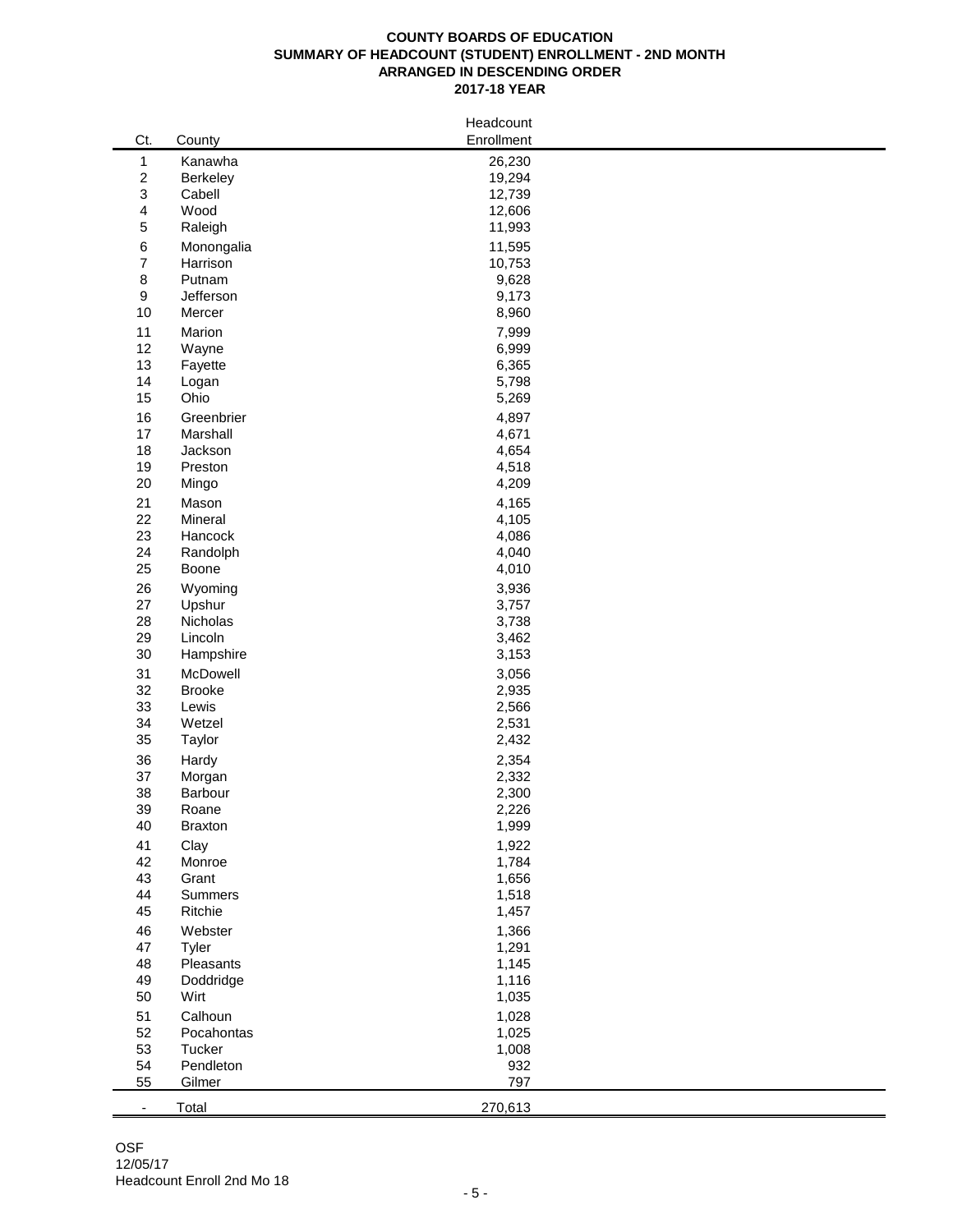#### **COUNTY BOARDS OF EDUCATION SUMMARY OF HEADCOUNT ENROLLMENT BY CATEGORIES - 2ND MONTH 2017-18 YEAR**

| County          | Early<br>Childhood | Kindergarten | Grades 1-8   | Grades 9-12  | Total           |
|-----------------|--------------------|--------------|--------------|--------------|-----------------|
| Barbour         | 137                | 173          | 1,378        | 612          | 2,300           |
| <b>Berkeley</b> | 989                | 1,348        | 11,353       | 5,604        | 19,294          |
| <b>Boone</b>    | 202                | 235          | 2,342        | 1,231        | 4,010           |
| <b>Braxton</b>  | 118                | 153          | 1,179        | 549          | 1,999           |
| <b>Brooke</b>   | 129                | 187          | 1,692        | 927          | 2,935           |
| Cabell          | 806                | 962          | 7,330        | 3,641        | 12,739          |
| Calhoun         | 71                 | 74           | 575          | 308          | 1,028           |
| Clay            | 112                | 111          | 1,152        | 547          | 1,922           |
| Doddridge       | 70                 | 73           | 668          | 305          | 1,116           |
| Fayette         | 333                | 463          | 3,697        | 1,872        | 6,365           |
| Gilmer          | 41                 | 58           | 470          | 228          | 797             |
| Grant           | 94                 | 106          | 952          | 504          | 1,656           |
| Greenbrier      | 250                | 328          | 2,832        | 1,487        | 4,897           |
| Hampshire       | 153                | 215          | 1,789        | 996          | 3,153           |
| Hancock         | 235                | 276          | 2,382        | 1,193        | 4,086           |
| Hardy           | 142                | 183          | 1,388        | 641          | 2,354           |
| Harrison        | 610                | 766          | 6,258        | 3,119        | 10,753          |
| Jackson         | 267                | 321          | 2,697        | 1,369        | 4,654           |
| Jefferson       | 336                | 657          | 5,435        | 2,745        | 9,173           |
| Kanawha         | 1,388              | 1,863        | 15,251       | 7,728        | 26,230          |
| Lewis           | 159                | 175          | 1,513        | 719          | 2,566           |
| Lincoln         | 226                | 248          | 2,133        | 855          | 3,462           |
| Logan           | 300                | 398          | 3,247        | 1,853        | 5,798           |
| Marion          | 480                | 602          | 4,617        | 2,300        | 7,999           |
| Marshall        | 268                | 368          | 2,677        | 1,358        | 4,671           |
| Mason           | 279                | 311          | 2,413        | 1,162        | 4,165           |
| McDowell        | 171                | 221          | 1,798        | 866          | 3,056           |
| Mercer          | 514                | 671          | 5,270        | 2,505        | 8,960           |
| Mineral         | 262                | 321          | 2,362        | 1,160        | 4,105           |
| Mingo           | 233                | 332          | 2,516        | 1,128        | 4,209           |
| Monongalia      | 720                | 871          | 6,696        | 3,308        | 11,595          |
| Monroe          | 108                | 124          | 1,048        | 504          | 1,784           |
| Morgan          | 108                | 171          | 1,319        | 734          | 2,332           |
| Nicholas        | 183                | 273          | 2,211        | 1,071        | 3,738           |
| Ohio            | 289                | 429          | 3,070        | 1,481        | 5,269           |
| Pendleton       | 59                 | 72           | 526          | 275          | 932             |
| Pleasants       | 73                 | 70           | 635          | 367          | 1,145           |
| Pocahontas      | 63                 | 77           | 586          | 299          | 1,025           |
| Preston         | 260                | 324          | 2,738        | 1,196        | 4,518           |
| Putnam          | 450                | 643          | 5,563        | 2,972        | 9,628           |
| Raleigh         | 691                | 849          | 7,194        | 3,259        | 11,993          |
| Randolph        | 215                | 337          | 2,336        | 1,152        | 4,040           |
| Ritchie         | 106                | 92           | 829          | 430          | 1,457           |
| Roane           | 96                 | 172          | 1,304        | 654          | 2,226           |
| <b>Summers</b>  | 86                 | 80           | 924          | 428          | 1,518           |
| Taylor          | 143                | 183          | 1,473        | 633          | 2,432           |
| Tucker          | 69                 | 80           | 556          | 303          | 1,008           |
| Tyler<br>Upshur | 91<br>216          | 101<br>275   | 718<br>2,201 | 381<br>1,065 | 1,291<br>3,757  |
|                 | 431                | 491          |              |              |                 |
| Wayne           |                    |              | 4,009        | 2,068        | 6,999           |
| Webster         | 69                 | 109          | 790          | 398          | 1,366           |
| Wetzel          | 151                | 188          | 1,443        | 749          | 2,531           |
| Wirt<br>Wood    | 63<br>665          | 74<br>911    | 625<br>7,386 | 273<br>3,644 | 1,035<br>12,606 |
| Wyoming         | 252                | 324          | 2,220        | 1,140        | 3,936           |
|                 |                    |              |              |              |                 |
| Total           | 15,032             | 19,519       | 157,766      | 78,296       | 270,613         |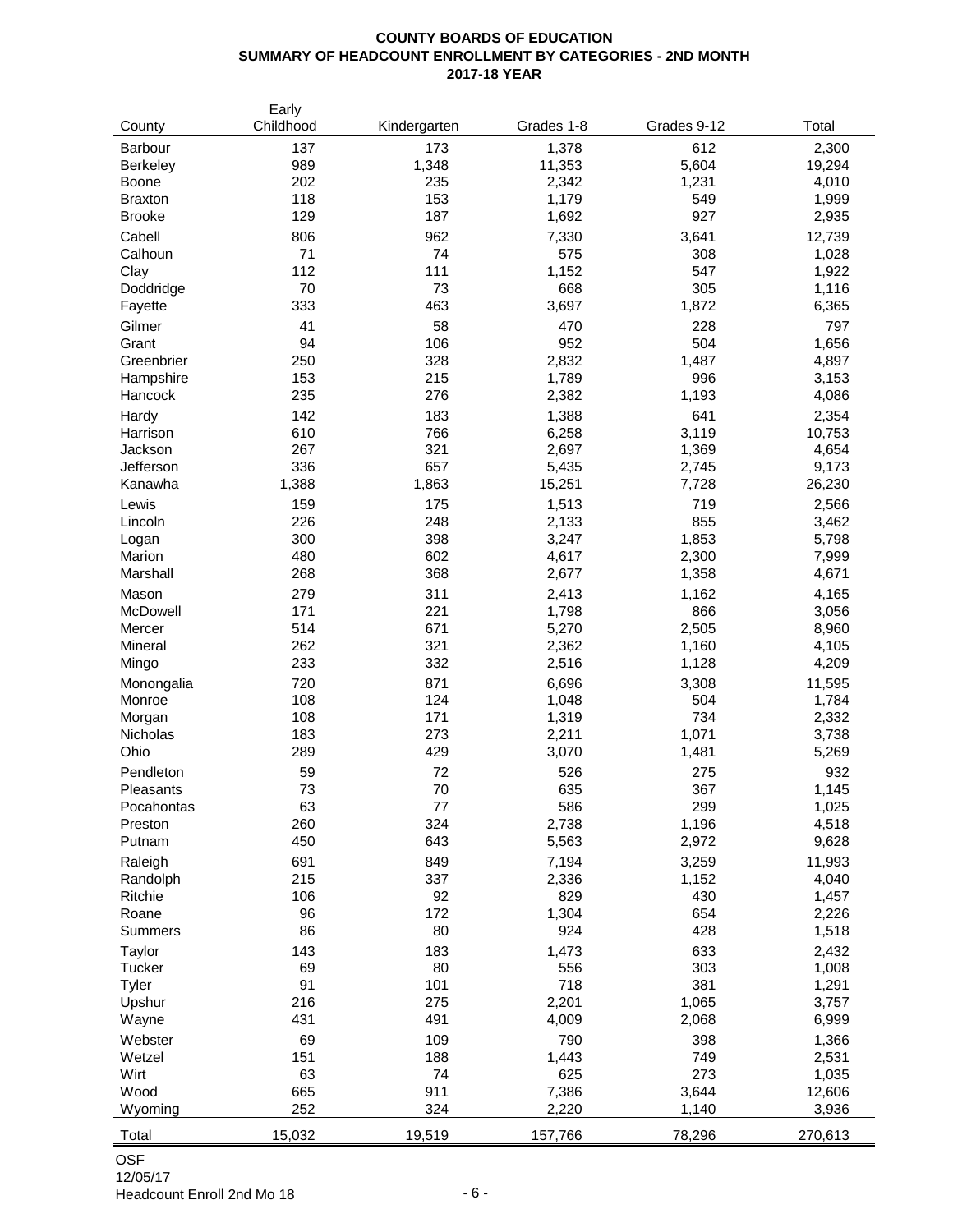# **COUNTY BOARDS OF EDUCATION COMPARISON OF HEADCOUNT ENROLLMENT - 2ND MONTH 2016-17 AND 2017-18 SCHOOL YEARS**

|                   | 2016-17        | 2017-18        |               | Pct                  |
|-------------------|----------------|----------------|---------------|----------------------|
| County            | 2nd Month      | 2nd Month      | Difference    | Change               |
| <b>Barbour</b>    | 2,324          | 2,300          | (24)          | $-1.03%$             |
| <b>Berkeley</b>   | 19,000         | 19,294         | 294           | 1.55%                |
| Boone             | 4,178          | 4,010          | (168)         | $-4.02%$             |
| <b>Braxton</b>    | 2,039          | 1,999          | (40)          | $-1.96%$             |
| <b>Brooke</b>     | 2,965          | 2,935          | (30)          | $-1.01%$             |
| Cabell            | 12,868         | 12,739         | (129)         | $-1.00%$             |
| Calhoun           | 1,051          | 1,028          | (23)          | $-2.19%$             |
| Clay              | 1,938          | 1,922          | (16)          | $-0.83%$             |
| Doddridge         | 1,180          | 1,116          | (64)          | $-5.42%$             |
| Fayette           | 6,487          | 6,365          | (122)         | $-1.88%$             |
| Gilmer            | 839            | 797            | (42)          | $-5.01%$             |
| Grant             | 1,681          | 1,656          | (25)          | $-1.49%$             |
| Greenbrier        | 4,962          | 4,897          | (65)          | $-1.31%$             |
| Hampshire         | 3,255          | 3,153          | (102)         | $-3.13%$             |
| Hancock           | 4,064          | 4,086          | 22            | 0.54%                |
| Hardy             | 2,381          | 2,354          | (27)          | $-1.13%$             |
| Harrison          | 10,708         | 10,753         | 45            | 0.42%                |
| Jackson           | 4,727          | 4,654          | (73)          | $-1.54%$             |
| Jefferson         | 9,202          | 9,173          | (29)          | $-0.32%$             |
| Kanawha           | 26,625         | 26,230         | (395)         | $-1.48%$             |
| Lewis             | 2,561          | 2,566          | 5             | 0.20%                |
| Lincoln           | 3,540          | 3,462          | (78)          | $-2.20%$             |
| Logan             | 5,846          | 5,798          | (48)          | $-0.82%$             |
| Marion            | 8,105          | 7,999          | (106)         | $-1.31%$             |
| Marshall          | 4,607          | 4,671          | 64            | 1.39%                |
| Mason             | 4,152          | 4,165          | 13            | 0.31%                |
| McDowell          | 3,200<br>9,216 | 3,056          | (144)         | $-4.50%$             |
| Mercer<br>Mineral | 4,165          | 8,960<br>4,105 | (256)<br>(60) | $-2.78%$<br>$-1.44%$ |
| Mingo             | 4,200          | 4,209          | 9             | 0.21%                |
| Monongalia        | 11,454         | 11,595         | 141           | 1.23%                |
| Monroe            | 1,829          | 1,784          | (45)          | $-2.46%$             |
| Morgan            | 2,323          | 2,332          | 9             | 0.39%                |
| Nicholas          | 3,795          | 3,738          | (57)          | $-1.50%$             |
| Ohio              | 5,367          | 5,269          | (98)          | $-1.83%$             |
| Pendleton         | 931            | 932            | 1             | 0.11%                |
| Pleasants         | 1,137          | 1,145          | 8             | 0.70%                |
| Pocahontas        | 1,061          | 1,025          | (36)          | $-3.39%$             |
| Preston           | 4,513          | 4,518          | 5             | 0.11%                |
| Putnam            | 9,715          | 9,628          | (87)          | $-0.90%$             |
| Raleigh           | 12,149         | 11,993         | (156)         | $-1.28%$             |
| Randolph          | 4,048          | 4,040          | (8)           | $-0.20%$             |
| Ritchie           | 1,444          | 1,457          | 13            | 0.90%                |
| Roane             | 2,304          | 2,226          | (78)          | $-3.39%$             |
| <b>Summers</b>    | 1,559          | 1,518          | (41)          | $-2.63%$             |
| Taylor            | 2,456          | 2,432          | (24)          | $-0.98%$             |
| Tucker            | 978            | 1,008          | 30            | 3.07%                |
| Tyler             | 1,309          | 1,291          | (18)          | $-1.38%$             |
| Upshur            | 3,785          | 3,757          | (28)          | $-0.74%$             |
| Wayne             | 7,135          | 6,999          | (136)         | $-1.91%$             |
| Webster           | 1,396          | 1,366          | (30)          | $-2.15%$             |
| Wetzel            | 2,554          | 2,531          | (23)          | $-0.90%$             |
| Wirt              | 1,025          | 1,035          | 10            | 0.98%                |
| Wood              | 12,860         | 12,606         | (254)         | $-1.98%$             |
| Wyoming           | 3,977          | 3,936          | (41)          | $-1.03%$             |
| Total             | 273,170        | 270,613        | (2, 557)      | $-0.94%$             |

# OSF

12/05/17 Headcount Enroll 2nd Mo 18 - 7 -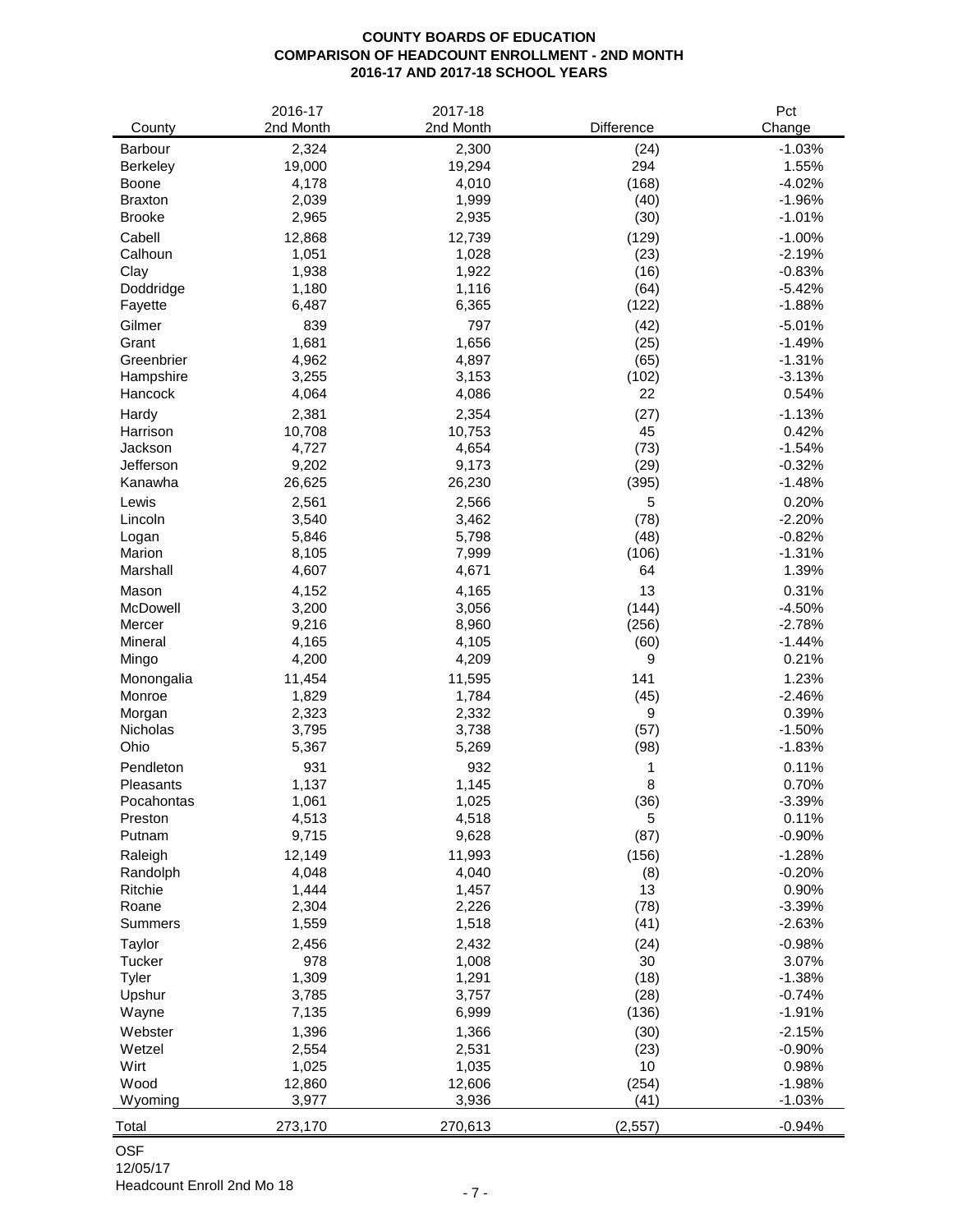#### **COUNTY BOARDS OF EDUCATION COMPARISON OF HEADCOUNT ENROLLMENT - 2ND MONTH ARRANGED IN DESCENDING ORDER BY NUMBER OF STUDENTS 2016-17 AND 2017-18 SCHOOL YEARS**

|                          |                       | 2016-17        | 2017-18        |                  | Pct                  |
|--------------------------|-----------------------|----------------|----------------|------------------|----------------------|
| Ct.                      | County                | 2nd Month      | 2nd Month      | Difference       | Change               |
| 1                        | Berkeley              | 19,000         | 19,294         | 294              | 1.55%                |
| $\overline{c}$           | Monongalia            | 11,454         | 11,595         | 141              | 1.23%                |
| 3                        | Marshall              | 4,607          | 4,671          | 64               | 1.39%                |
| 4                        | Harrison              | 10,708         | 10,753         | 45               | 0.42%                |
| 5                        | Tucker                | 978            | 1,008          | 30               | 3.07%                |
| 6                        | Hancock               | 4,064          | 4,086          | 22               | 0.54%                |
| $\overline{7}$           | Mason                 | 4,152          | 4,165          | 13               | 0.31%                |
| 7                        | Ritchie               | 1,444          | 1,457          | 13               | 0.90%                |
| 9                        | Wirt                  | 1,025          | 1,035          | 10               | 0.98%                |
| 10                       | Mingo                 | 4,200          | 4,209          | $\boldsymbol{9}$ | 0.21%                |
| 10                       | Morgan                | 2,323          | 2,332          | 9                | 0.39%                |
| 12                       | Pleasants             | 1,137          | 1,145          | 8                | 0.70%                |
| 13                       | Lewis                 | 2,561          | 2,566          | 5                | 0.20%                |
| 13                       | Preston               | 4,513          | 4,518          | 5                | 0.11%                |
| 15                       | Pendleton             | 931            | 932            | 1                | 0.11%                |
| 16                       | Randolph              | 4,048          | 4,040          | (8)              | $-0.20%$             |
| 17                       | Clay                  | 1,938          | 1,922          | (16)             | $-0.83%$             |
| 18                       | Tyler                 | 1,309          | 1,291          | (18)             | $-1.38%$             |
| 19                       | Calhoun               | 1,051          | 1,028          | (23)             | $-2.19%$             |
| 19                       | Wetzel                | 2,554          | 2,531          | (23)             | $-0.90%$             |
| 21                       | Barbour               | 2,324          | 2,300          | (24)             | $-1.03%$             |
| 21                       | Taylor                | 2,456          | 2,432          | (24)             | $-0.98%$             |
| 23                       | Grant                 | 1,681          | 1,656          | (25)             | $-1.49%$             |
| 24                       | Hardy                 | 2,381          | 2,354          | (27)             | $-1.13%$             |
| 25                       | Upshur                | 3,785          | 3,757          | (28)             | $-0.74%$             |
|                          |                       |                |                |                  |                      |
| 26                       | Jefferson             | 9,202          | 9,173          | (29)             | $-0.32%$             |
| 27<br>27                 | <b>Brooke</b>         | 2,965          | 2,935          | (30)             | $-1.01%$             |
| 29                       | Webster<br>Pocahontas | 1,396          | 1,366<br>1,025 | (30)<br>(36)     | $-2.15%$<br>$-3.39%$ |
| 30                       | <b>Braxton</b>        | 1,061<br>2,039 | 1,999          | (40)             | $-1.96%$             |
|                          |                       |                |                |                  |                      |
| 31                       | <b>Summers</b>        | 1,559          | 1,518          | (41)             | $-2.63%$             |
| 31                       | Wyoming               | 3,977          | 3,936          | (41)             | $-1.03%$             |
| 33                       | Gilmer                | 839<br>1,829   | 797            | (42)             | $-5.01%$             |
| 34<br>35                 | Monroe                |                | 1,784          | (45)             | $-2.46%$<br>$-0.82%$ |
|                          | Logan                 | 5,846          | 5,798          | (48)             |                      |
| 36                       | Nicholas              | 3,795          | 3,738          | (57)             | $-1.50%$             |
| 37                       | Mineral               | 4,165          | 4,105          | (60)             | $-1.44%$             |
| 38                       | Doddridge             | 1,180          | 1,116          | (64)             | $-5.42%$             |
| 39                       | Greenbrier            | 4,962          | 4,897          | (65)             | $-1.31%$             |
| 40                       | Jackson               | 4,727          | 4,654          | (73)             | $-1.54%$             |
| 41                       | Lincoln               | 3,540          | 3,462          | (78)             | $-2.20%$             |
| 41                       | Roane                 | 2,304          | 2,226          | (78)             | $-3.39%$             |
| 43                       | Putnam                | 9,715          | 9,628          | (87)             | $-0.90%$             |
| 44                       | Ohio                  | 5,367          | 5,269          | (98)             | $-1.83%$             |
| 45                       | Hampshire             | 3,255          | 3,153          | (102)            | $-3.13%$             |
| 46                       | Marion                | 8,105          | 7,999          | (106)            | $-1.31%$             |
| 47                       | Fayette               | 6,487          | 6,365          | (122)            | $-1.88%$             |
| 48                       | Cabell                | 12,868         | 12,739         | (129)            | $-1.00%$             |
| 49                       | Wayne                 | 7,135          | 6,999          | (136)            | $-1.91%$             |
| 50                       | McDowell              | 3,200          | 3,056          | (144)            | $-4.50%$             |
| 51                       | Raleigh               | 12,149         | 11,993         | (156)            | $-1.28%$             |
| 52                       | Boone                 | 4,178          | 4,010          | (168)            | $-4.02%$             |
| 53                       | Wood                  | 12,860         | 12,606         | (254)            | $-1.98%$             |
| 54                       | Mercer                | 9,216          | 8,960          | (256)            | $-2.78%$             |
| 55                       | Kanawha               | 26,625         | 26,230         | (395)            | $-1.48%$             |
| $\overline{\phantom{a}}$ | Total                 | 273,170        | 270,613        | (2, 557)         | $-0.94%$             |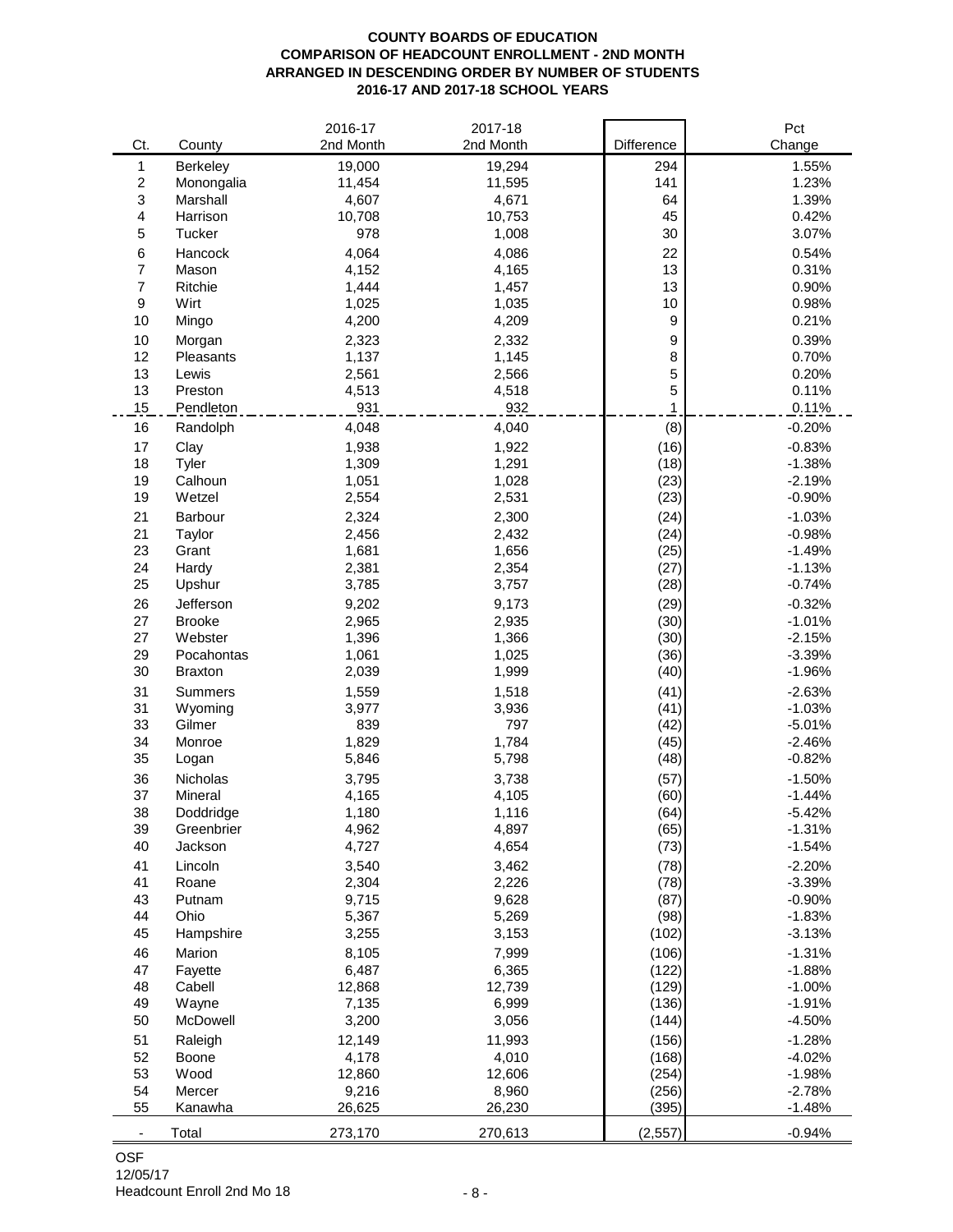#### **COUNTY BOARDS OF EDUCATION COMPARISON OF HEADCOUNT ENROLLMENT - 2ND MONTH ARRANGED IN DESCENDING ORDER BY PERCENT CHANGE 2016-17 AND 2017-18 SCHOOL YEARS**

|                |                       | 2016-17         | 2017-18         |                  | Pct                  |
|----------------|-----------------------|-----------------|-----------------|------------------|----------------------|
| Ct.            | County                | 2nd Month       | 2nd Month       | Difference       | Change               |
| 1              | <b>Tucker</b>         | 978             | 1,008           | 30               | 3.07%                |
| $\overline{c}$ | Berkeley              | 19,000          | 19,294          | 294              | 1.55%                |
| 3              | Marshall              | 4,607           | 4,671           | 64               | 1.39%                |
| 4              | Monongalia            | 11,454          | 11,595          | 141              | 1.23%                |
| 5              | Wirt                  | 1,025           | 1,035           | 10               | 0.98%                |
| 6              | Ritchie               | 1,444           | 1,457           | 13               | 0.90%                |
| $\overline{7}$ | Pleasants             | 1,137           | 1,145           | 8                | 0.70%                |
| 8              | Hancock               | 4,064           | 4,086           | 22               | 0.54%                |
| 9              | Harrison              | 10,708          | 10,753          | 45               | 0.42%                |
| 10             | Morgan                | 2,323           | 2,332           | $\boldsymbol{9}$ | 0.39%                |
| 11             | Mason                 | 4,152           | 4,165           | 13               | 0.31%                |
| 12             | Mingo                 | 4,200           | 4,209           | $\boldsymbol{9}$ | 0.21%                |
| 13             | Lewis                 | 2,561           | 2,566           | 5                | 0.20%                |
| 14             | Pendleton             | 931             | 932             | 1                | 0.11%                |
| 14             | Preston               | 4,513           | 4,518           | 5                | 0.11%                |
| 16             | Randolph              | 4,048           | 4,040           | (8)              | $-0.20%$             |
| 17             | Jefferson             | 9,202           | 9,173           | (29)             | $-0.32%$             |
| 18             | Upshur                | 3,785           | 3,757           | (28)             | $-0.74%$             |
| 19             | Logan                 | 5,846           | 5,798           | (48)             | $-0.82%$             |
| 20             | Clay                  | 1,938           | 1,922           | (16)             | $-0.83%$             |
| 21             | Putnam                | 9,715           | 9,628           | (87)             | $-0.90%$             |
| 21             | Wetzel                | 2,554           | 2,531           | (23)             | $-0.90%$             |
| 23             | Taylor                | 2,456           | 2,432           | (24)             | $-0.98%$             |
| 24             | Cabell                | 12,868          | 12,739          | (129)            | $-1.00%$             |
| 25             | <b>Brooke</b>         | 2,965           | 2,935           | (30)             | $-1.01%$             |
| 26             | Barbour               | 2,324           | 2,300           | (24)             | $-1.03%$             |
| 26             | Wyoming               | 3,977           | 3,936           | (41)             | $-1.03%$             |
| 28             | Hardy                 | 2,381           | 2,354           | (27)             | $-1.13%$             |
| 29             | Raleigh               | 12,149          | 11,993          | (156)            | $-1.28%$             |
| 30             | Greenbrier            | 4,962           | 4,897           | (65)             | $-1.31%$             |
| 30             | Marion                | 8,105           | 7,999           | (106)            | $-1.31%$             |
| 32             | Tyler                 | 1,309           | 1,291           | (18)             | $-1.38%$             |
| 33             | Mineral               | 4,165           | 4,105           | (60)             | $-1.44%$             |
| 34             | Kanawha               | 26,625          | 26,230          | (395)            | $-1.48%$             |
| 35             | Grant                 | 1,681           | 1,656           | (25)             | $-1.49%$             |
| 36             | Nicholas              | 3,795           | 3,738           | (57)             | $-1.50%$             |
| 37             | Jackson               | 4,727           | 4,654           | (73)             | $-1.54%$             |
| 38             | Ohio                  | 5,367           | 5,269           | (98)             | $-1.83%$             |
| 39<br>40       | Fayette               | 6,487           | 6,365           | (122)            | $-1.88%$             |
|                | Wayne                 | 7,135           | 6,999           | (136)            | $-1.91%$             |
| 41             | <b>Braxton</b>        | 2,039           | 1,999           | (40)             | $-1.96%$             |
| 42             | Wood                  | 12,860<br>1,396 | 12,606<br>1,366 | (254)            | $-1.98%$             |
| 43<br>44       | Webster               |                 | 1,028           | (30)             | $-2.15%$             |
| 45             | Calhoun<br>Lincoln    | 1,051           |                 | (23)             | $-2.19%$<br>$-2.20%$ |
|                |                       | 3,540           | 3,462           | (78)             |                      |
| 46             | Monroe                | 1,829           | 1,784           | (45)             | $-2.46%$             |
| 47<br>48       | Summers<br>Mercer     | 1,559<br>9,216  | 1,518<br>8,960  | (41)<br>(256)    | $-2.63%$<br>$-2.78%$ |
| 49             | Hampshire             | 3,255           | 3,153           | (102)            | $-3.13%$             |
| 50             | Pocahontas            | 1,061           | 1,025           | (36)             | $-3.39%$             |
| 50             |                       | 2,304           | 2,226           |                  | $-3.39%$             |
| 52             | Roane<br><b>Boone</b> | 4,178           | 4,010           | (78)<br>(168)    | $-4.02%$             |
| 53             | McDowell              | 3,200           | 3,056           | (144)            | $-4.50%$             |
| 54             | Gilmer                | 839             | 797             | (42)             | $-5.01%$             |
| 55             | Doddridge             | 1,180           | 1,116           | (64)             | $-5.42%$             |
|                |                       |                 |                 |                  |                      |
| ٠              | Total                 | 273,170         | 270,613         | (2, 557)         | $-0.94%$             |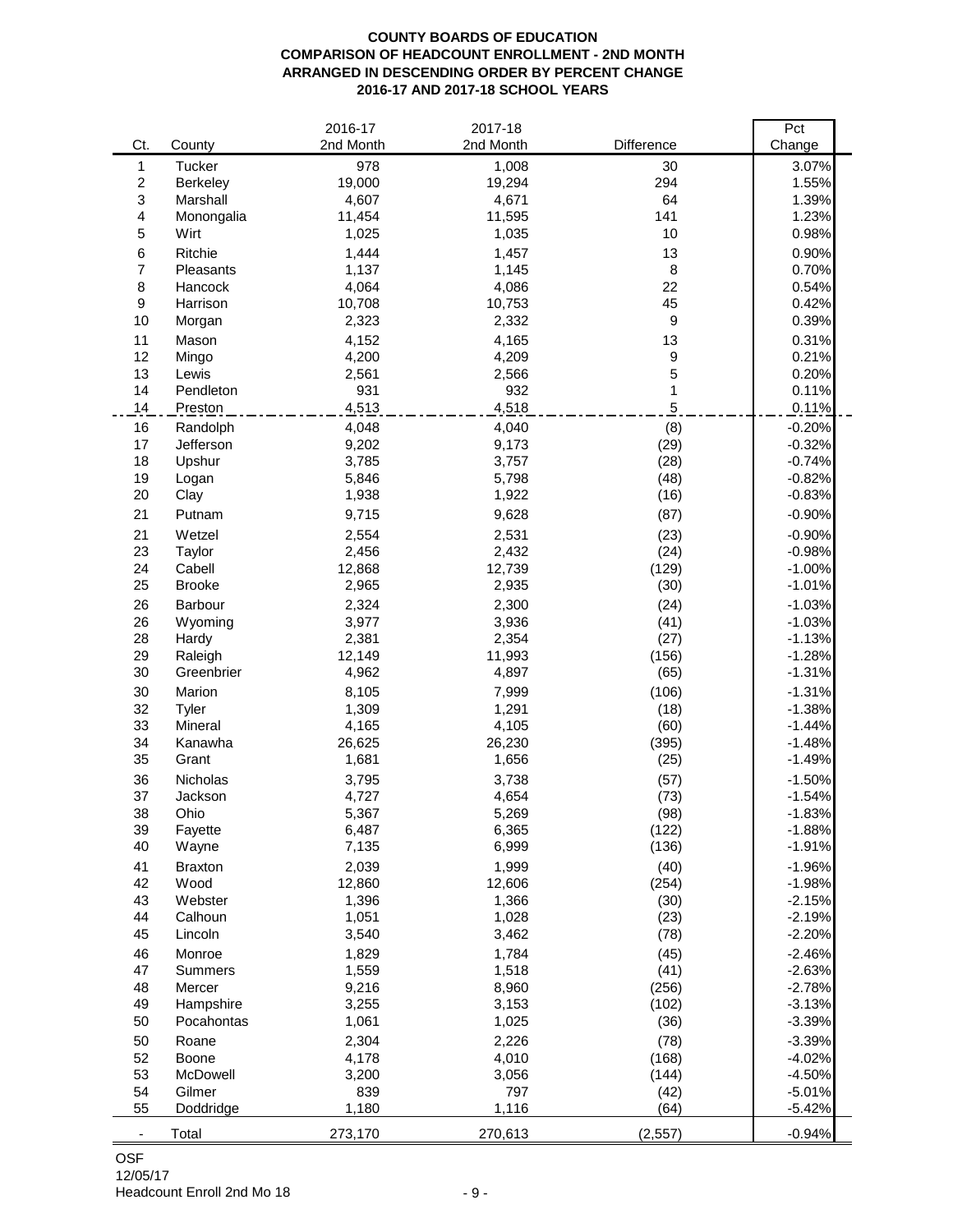# **COUNTY BOARDS OF EDUCATION COMPARISON OF EARLY CHILDHOOD ENROLLMENT - 2ND MONTH 2016-17 AND 2017-18 SCHOOL YEARS**

|                     | 2016-17   | 2017-18   |                          | Pct            |
|---------------------|-----------|-----------|--------------------------|----------------|
| County              | 2nd Month | 2nd Month | Difference               | Change         |
| Barbour             | 135       | 137       | $\overline{2}$           | 1.48%          |
| <b>Berkeley</b>     | 879       | 989       | 110                      | 12.51%         |
| Boone               | 193       | 202       | $\boldsymbol{9}$         | 4.66%          |
| <b>Braxton</b>      | 126       | 118       | (8)                      | $-6.35%$       |
| <b>Brooke</b>       | 112       | 129       | 17                       | 15.18%         |
| Cabell              | 775       | 806       | 31                       | 4.00%          |
| Calhoun             | 67        | 71        | $\overline{4}$           | 5.97%          |
| Clay                | 115       | 112       | (3)                      | $-2.61%$       |
| Doddridge           | 68<br>343 | 70<br>333 | 2                        | 2.94%          |
| Fayette             |           |           | (10)                     | $-2.92%$       |
| Gilmer              | 55        | 41        | (14)                     | $-25.45%$      |
| Grant<br>Greenbrier | 89<br>232 | 94<br>250 | 5<br>18                  | 5.62%<br>7.76% |
| Hampshire           | 131       | 153       | 22                       | 16.79%         |
| Hancock             | 220       | 235       | 15                       | 6.82%          |
| Hardy               | 144       | 142       |                          | $-1.39%$       |
| Harrison            | 578       | 610       | (2)<br>32                | 5.54%          |
| Jackson             | 269       | 267       | (2)                      | $-0.74%$       |
| Jefferson           | 336       | 336       |                          | 0.00%          |
| Kanawha             | 1,379     | 1,388     | $\boldsymbol{9}$         | 0.65%          |
| Lewis               | 140       | 159       | 19                       | 13.57%         |
| Lincoln             | 214       | 226       | 12                       | 5.61%          |
| Logan               | 315       | 300       | (15)                     | $-4.76%$       |
| Marion              | 485       | 480       | (5)                      | $-1.03%$       |
| Marshall            | 262       | 268       | 6                        | 2.29%          |
| Mason               | 253       | 279       | 26                       | 10.28%         |
| McDowell            | 195       | 171       | (24)                     | $-12.31%$      |
| Mercer              | 510       | 514       | 4                        | 0.78%          |
| Mineral             | 262       | 262       | $\overline{\phantom{a}}$ | 0.00%          |
| Mingo               | 254       | 233       | (21)                     | $-8.27%$       |
| Monongalia          | 719       | 720       | 1                        | 0.14%          |
| Monroe              | 126       | 108       | (18)                     | $-14.29%$      |
| Morgan              | 115       | 108       | (7)                      | $-6.09%$       |
| <b>Nicholas</b>     | 211       | 183       | (28)                     | $-13.27%$      |
| Ohio                | 336       | 289       | (47)                     | $-13.99%$      |
| Pendleton           | 68        | 59        | (9)                      | $-13.24%$      |
| Pleasants           | 62        | 73        | 11                       | 17.74%         |
| Pocahontas          | 58        | 63        | 5                        | 8.62%          |
| Preston             | 249       | 260       | 11                       | 4.42%          |
| Putnam              | 427       | 450       | 23                       | 5.39%          |
| Raleigh             | 739       | 691       | (48)                     | $-6.50%$       |
| Randolph            | 228       | 215       | (13)                     | $-5.70%$       |
| Ritchie             | 102       | 106       | 4                        | 3.92%          |
| Roane               | 117       | 96        | (21)                     | $-17.95%$      |
| <b>Summers</b>      | 78        | 86        | 8                        | 10.26%         |
| Taylor              | 149       | 143       | (6)                      | $-4.03%$       |
| Tucker              | 55        | 69        | 14                       | 25.45%         |
| Tyler               | 89        | 91        | $\sqrt{2}$               | 2.25%          |
| Upshur              | 194       | 216       | 22                       | 11.34%         |
| Wayne               | 401       | 431       | 30                       | 7.48%          |
| Webster             | 91        | 69        | (22)                     | $-24.18%$      |
| Wetzel              | 141       | 151       | 10                       | 7.09%          |
| Wirt                | 62        | 63        | 1                        | 1.61%          |
| Wood                | 711       | 665       | (46)                     | $-6.47%$       |
| Wyoming             | 276       | 252       | (24)                     | $-8.70%$       |
| Total               | 14,940    | 15,032    | 92                       | 0.62%          |

### OSF 12/5/2017

Headcount Enroll 2nd Mo 18 - 10 - 10 -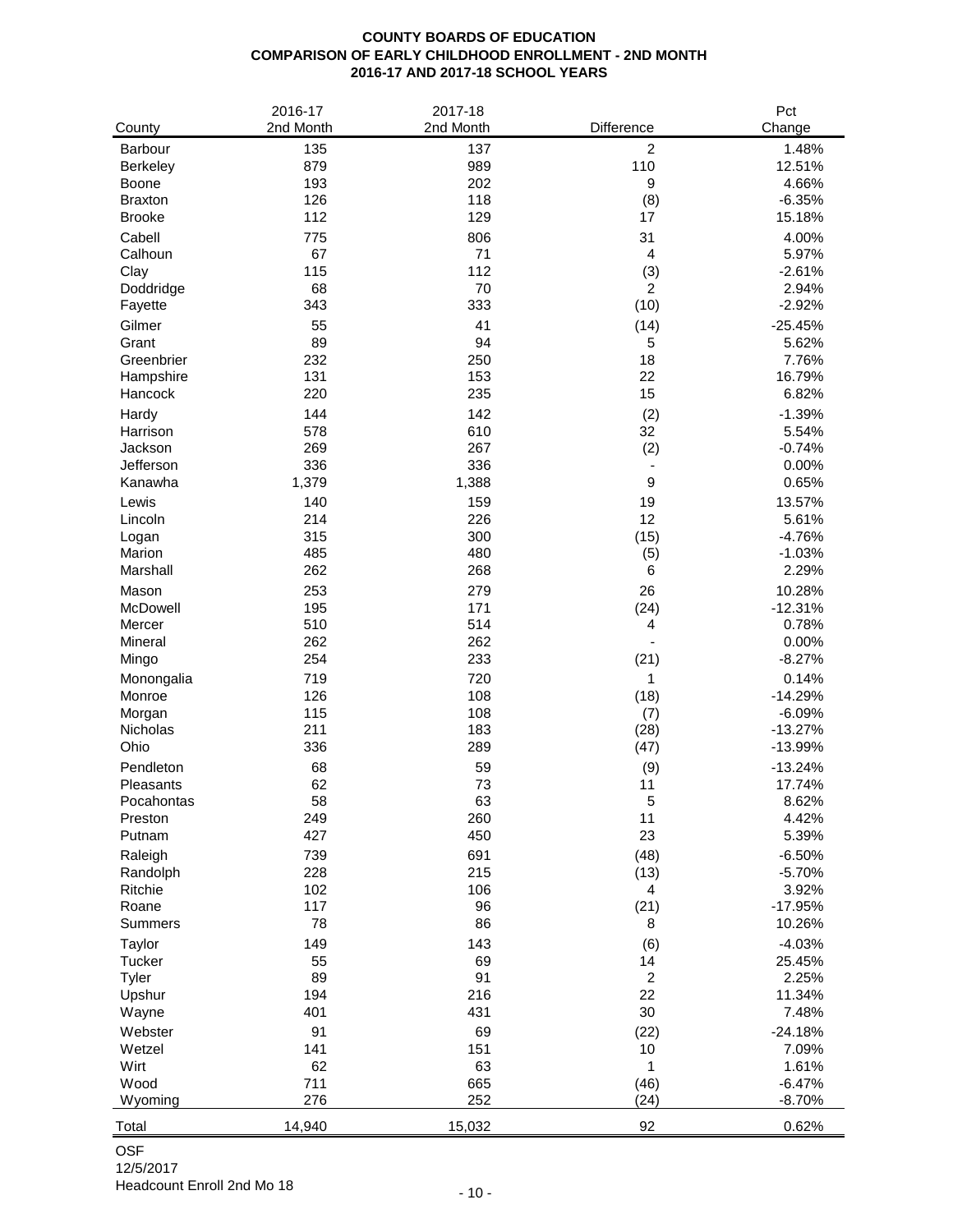### **COUNTY BOARDS OF EDUCATION COMPARISON OF EARLY CHILDHOOD ENROLLMENT - 2ND MONTH ARRANGED IN DESCENDING ORDER BY NUMBER OF STUDENTS 2016-17 AND 2017-18 SCHOOL YEARS**

|                          |                | 2016-17   | 2017-18   |                              | Pct       |
|--------------------------|----------------|-----------|-----------|------------------------------|-----------|
| Ct.                      | County         | 2nd Month | 2nd Month | Difference                   | Change    |
| 1                        | Berkeley       | 879       | 989       | 110                          | 12.51%    |
| $\overline{\mathbf{c}}$  | Harrison       | 578       | 610       | 32                           | 5.54%     |
| 3                        | Cabell         | 775       | 806       | 31                           | 4.00%     |
| 4                        | Wayne          | 401       | 431       | 30                           | 7.48%     |
| 5                        | Mason          | 253       | 279       | 26                           | 10.28%    |
| 6                        | Putnam         | 427       | 450       | 23                           | 5.39%     |
| 7                        | Hampshire      | 131       | 153       | 22                           | 16.79%    |
| $\overline{7}$           | Upshur         | 194       | 216       | 22                           | 11.34%    |
| 9                        | Lewis          | 140       | 159       | 19                           | 13.57%    |
| 10                       | Greenbrier     | 232       | 250       | 18                           | 7.76%     |
| 11                       | <b>Brooke</b>  | 112       | 129       | 17                           | 15.18%    |
| 12                       | Hancock        | 220       | 235       | 15                           | 6.82%     |
| 13                       | Tucker         | 55        | 69        | 14                           | 25.45%    |
| 14                       | Lincoln        | 214       | 226       | 12                           | 5.61%     |
| 15                       | Pleasants      | 62        | 73        | 11                           | 17.74%    |
| 15                       | Preston        | 249       | 260       | 11                           | 4.42%     |
| 17                       | Wetzel         | 141       | 151       | 10                           | 7.09%     |
| 18                       | Boone          | 193       | 202       | $\boldsymbol{9}$             | 4.66%     |
| 18                       | Kanawha        | 1,379     | 1,388     | $\boldsymbol{9}$             | 0.65%     |
| 20                       | <b>Summers</b> | 78        | 86        | 8                            | 10.26%    |
| 21                       | Marshall       | 262       | 268       | $\,6$                        | 2.29%     |
| 22                       | Grant          | 89        | 94        | 5                            | 5.62%     |
| 22                       | Pocahontas     | 58        | 63        | 5                            | 8.62%     |
| 24                       | Calhoun        | 67        | 71        | 4                            | 5.97%     |
| 24                       | Mercer         | 510       | 514       | 4                            | 0.78%     |
| 24                       | Ritchie        | 102       | 106       | 4                            | 3.92%     |
| 27                       | Barbour        | 135       | 137       | $\boldsymbol{2}$             | 1.48%     |
| 27                       | Doddridge      | 68        | 70        | $\overline{\mathbf{c}}$      | 2.94%     |
| 27                       | Tyler          | 89        | 91        | $\boldsymbol{2}$             | 2.25%     |
| 30                       | Monongalia     | 719       | 720       | $\mathbf{1}$                 | 0.14%     |
| 30                       | Wirt           | 62        | 63        | 1                            | 1.61%     |
| 32                       | Jefferson      | 336       | 336       | $\qquad \qquad \blacksquare$ | 0.00%     |
| 32                       | Mineral        | 262       | 262       |                              | 0.00%     |
| 34                       | Hardy          | 144       | 142       | (2)                          | $-1.39%$  |
| 34                       | Jackson        | 269       | 267       | (2)                          | $-0.74%$  |
| 36                       | Clay           | 115       | 112       | (3)                          | $-2.61%$  |
| 37                       | Marion         | 485       | 480       | (5)                          | $-1.03%$  |
| 38                       | Taylor         | 149       | 143       | (6)                          | $-4.03%$  |
| 39                       | Morgan         | 115       | 108       | (7)                          | $-6.09%$  |
| 40                       | <b>Braxton</b> | 126       | 118       | (8)                          | $-6.35%$  |
| 41                       | Pendleton      | 68        | 59        | (9)                          | $-13.24%$ |
| 42                       | Fayette        | 343       | 333       | (10)                         | $-2.92%$  |
| 43                       | Randolph       | 228       | 215       | (13)                         | $-5.70%$  |
| 44                       | Gilmer         | 55        | 41        | (14)                         | $-25.45%$ |
| 45                       | Logan          | 315       | 300       | (15)                         | $-4.76%$  |
| 46                       | Monroe         | 126       | 108       | (18)                         | $-14.29%$ |
| 47                       | Mingo          | 254       | 233       | (21)                         | $-8.27%$  |
| 47                       | Roane          | 117       | 96        | (21)                         | $-17.95%$ |
| 49                       | Webster        | 91        | 69        | (22)                         | $-24.18%$ |
| 50                       | McDowell       | 195       | 171       | (24)                         | $-12.31%$ |
| 50                       | Wyoming        | 276       | 252       | (24)                         | $-8.70%$  |
| 52                       | Nicholas       | 211       | 183       | (28)                         | $-13.27%$ |
| 53                       | Wood           | 711       | 665       | (46)                         | $-6.47%$  |
| 54                       | Ohio           | 336       | 289       | (47)                         | $-13.99%$ |
| 55                       | Raleigh        | 739       | 691       | (48)                         | $-6.50%$  |
| $\overline{\phantom{a}}$ | Total          | 14,940    | 15,032    | 92                           | 0.62%     |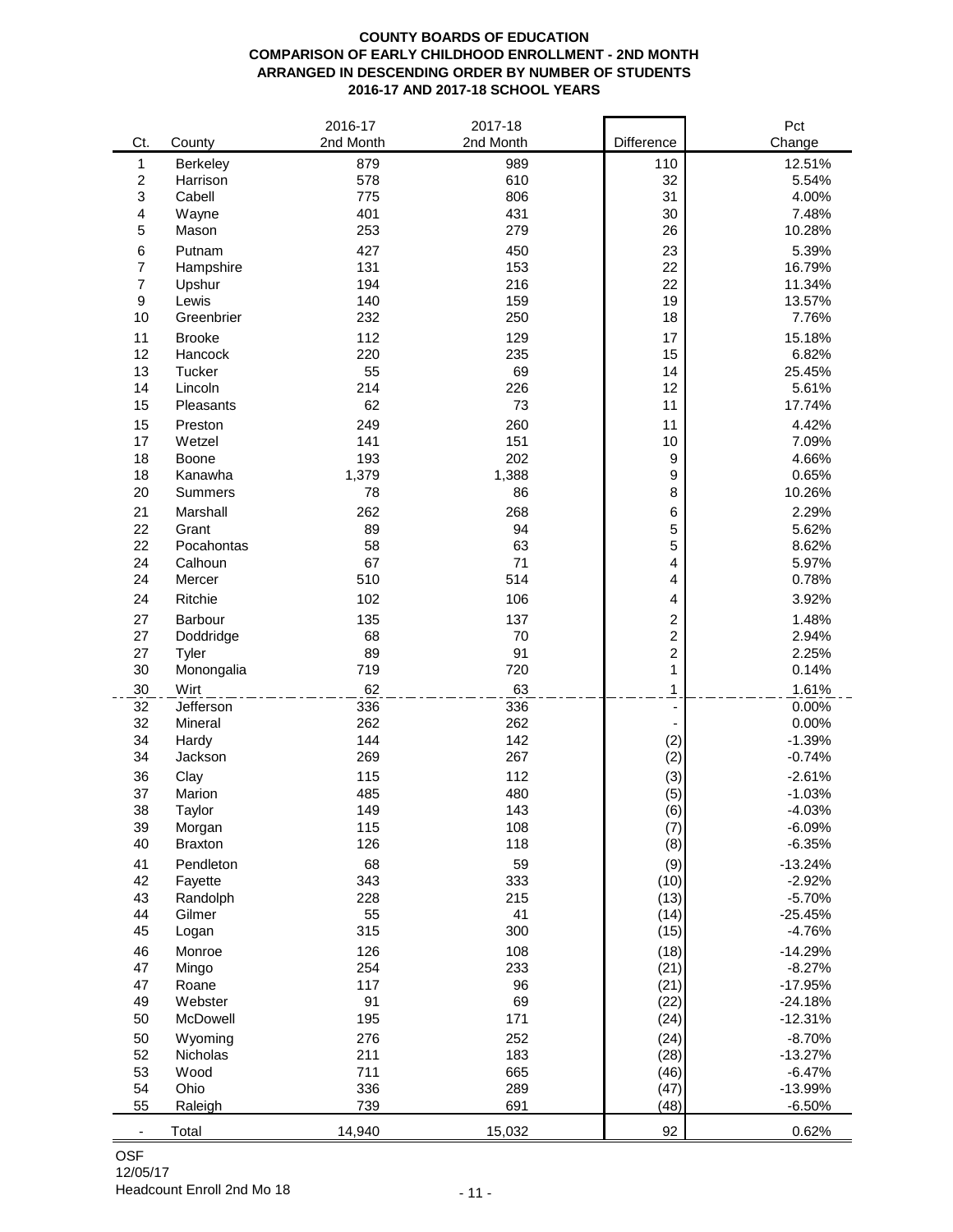### **COUNTY BOARDS OF EDUCATION COMPARISON OF EARLY CHILDHOOD ENROLLMENT - 2ND MONTH ARRANGED IN DESCENDING ORDER BY PERCENT CHANGE 2016-17 AND 2017-18 SCHOOL YEARS**

| Ct.<br>County<br>Change<br>Tucker<br>55<br>14<br>69<br>25.45%<br>1<br>$\overline{c}$<br>62<br>73<br>11<br>17.74%<br>Pleasants<br>3<br>131<br>153<br>22<br>16.79%<br>Hampshire<br>4<br>112<br>129<br>17<br>15.18%<br><b>Brooke</b><br>5<br>19<br>140<br>159<br>13.57%<br>Lewis<br>879<br>989<br>110<br>12.51%<br>6<br>Berkeley<br>$\overline{7}$<br>194<br>216<br>22<br>11.34%<br>Upshur<br>8<br>253<br>279<br>26<br>Mason<br>10.28%<br>9<br>78<br>86<br>8<br>10.26%<br><b>Summers</b><br>58<br>63<br>5<br>10<br>8.62%<br>Pocahontas<br>11<br>232<br>7.76%<br>250<br>18<br>Greenbrier<br>12<br>401<br>30<br>431<br>7.48%<br>Wayne<br>13<br>141<br>151<br>10<br>7.09%<br>Wetzel<br>220<br>235<br>14<br>Hancock<br>15<br>6.82%<br>67<br>71<br>15<br>Calhoun<br>$\overline{4}$<br>5.97%<br>16<br>89<br>94<br>5<br>5.62%<br>Grant<br>17<br>214<br>226<br>12<br>5.61%<br>Lincoln<br>32<br>18<br>578<br>610<br>5.54%<br>Harrison<br>427<br>450<br>23<br>19<br>5.39%<br>Putnam<br>$\boldsymbol{9}$<br>20<br>193<br>202<br>Boone<br>4.66%<br>21<br>249<br>260<br>4.42%<br>11<br>Preston<br>775<br>806<br>31<br>22<br>Cabell<br>4.00%<br>23<br>102<br>Ritchie<br>106<br>4<br>3.92%<br>$\overline{c}$<br>68<br>70<br>24<br>2.94%<br>Doddridge<br>25<br>262<br>268<br>6<br>2.29%<br>Marshall<br>89<br>2<br>26<br>91<br>2.25%<br>Tyler<br>62<br>63<br>$\mathbf{1}$<br>27<br>Wirt<br>1.61%<br>$\overline{c}$<br>135<br>137<br>28<br>Barbour<br>1.48%<br>29<br>510<br>514<br>4<br>Mercer<br>0.78%<br>9<br>30<br>1,379<br>1,388<br>0.65%<br>Kanawha<br>719<br>31<br>720<br>1<br>0.14%<br>Monongalia<br>32<br>336<br>336<br>0.00%<br>Jefferson<br>32<br>262<br>262<br>Mineral<br>0.00%<br>269<br>267<br>34<br>(2)<br>$-0.74%$<br>Jackson<br>35<br>485<br>480<br>(5)<br>$-1.03%$<br>Marion<br>36<br>144<br>142<br>(2)<br>$-1.39%$<br>Hardy<br>37<br>115<br>112<br>Clay<br>(3)<br>$-2.61%$<br>38<br>343<br>333<br>$-2.92%$<br>(10)<br>Fayette<br>$-4.03%$<br>149<br>143<br>39<br>Taylor<br>(6)<br>40<br>315<br>300<br>(15)<br>$-4.76%$<br>Logan<br>41<br>228<br>215<br>(13)<br>$-5.70%$<br>Randolph<br>115<br>42<br>108<br>$-6.09%$<br>Morgan<br>(7)<br>126<br>43<br>118<br>(8)<br>$-6.35%$<br><b>Braxton</b><br>711<br>44<br>Wood<br>665<br>$-6.47%$<br>(46)<br>739<br>45<br>691<br>(48)<br>$-6.50%$<br>Raleigh<br>46<br>254<br>$-8.27%$<br>Mingo<br>233<br>(21)<br>47<br>Wyoming<br>276<br>$-8.70%$<br>252<br>(24)<br>48<br>McDowell<br>195<br>171<br>$-12.31%$<br>(24)<br>59<br>49<br>Pendleton<br>68<br>$-13.24%$<br>(9)<br>211<br>50<br>Nicholas<br>183<br>$-13.27%$<br>(28)<br>51<br>Ohio<br>336<br>289<br>(47)<br>$-13.99%$<br>52<br>126<br>108<br>$-14.29%$<br>Monroe<br>(18)<br>53<br>117<br>96<br>$-17.95%$<br>Roane<br>(21)<br>91<br>54<br>69<br>(22)<br>$-24.18%$<br>Webster<br>55<br>55<br>41<br>(14)<br>$-25.45%$<br>Gilmer |       | 2016-17   | 2017-18   |            | Pct   |
|------------------------------------------------------------------------------------------------------------------------------------------------------------------------------------------------------------------------------------------------------------------------------------------------------------------------------------------------------------------------------------------------------------------------------------------------------------------------------------------------------------------------------------------------------------------------------------------------------------------------------------------------------------------------------------------------------------------------------------------------------------------------------------------------------------------------------------------------------------------------------------------------------------------------------------------------------------------------------------------------------------------------------------------------------------------------------------------------------------------------------------------------------------------------------------------------------------------------------------------------------------------------------------------------------------------------------------------------------------------------------------------------------------------------------------------------------------------------------------------------------------------------------------------------------------------------------------------------------------------------------------------------------------------------------------------------------------------------------------------------------------------------------------------------------------------------------------------------------------------------------------------------------------------------------------------------------------------------------------------------------------------------------------------------------------------------------------------------------------------------------------------------------------------------------------------------------------------------------------------------------------------------------------------------------------------------------------------------------------------------------------------------------------------------------------------------------------------------------------------------------------------------------------------------------------------------------------------------------------------------------------------------------------------------------------------------------------------------------------------------------------------------------------------------------------------------|-------|-----------|-----------|------------|-------|
|                                                                                                                                                                                                                                                                                                                                                                                                                                                                                                                                                                                                                                                                                                                                                                                                                                                                                                                                                                                                                                                                                                                                                                                                                                                                                                                                                                                                                                                                                                                                                                                                                                                                                                                                                                                                                                                                                                                                                                                                                                                                                                                                                                                                                                                                                                                                                                                                                                                                                                                                                                                                                                                                                                                                                                                                                        |       | 2nd Month | 2nd Month | Difference |       |
|                                                                                                                                                                                                                                                                                                                                                                                                                                                                                                                                                                                                                                                                                                                                                                                                                                                                                                                                                                                                                                                                                                                                                                                                                                                                                                                                                                                                                                                                                                                                                                                                                                                                                                                                                                                                                                                                                                                                                                                                                                                                                                                                                                                                                                                                                                                                                                                                                                                                                                                                                                                                                                                                                                                                                                                                                        |       |           |           |            |       |
|                                                                                                                                                                                                                                                                                                                                                                                                                                                                                                                                                                                                                                                                                                                                                                                                                                                                                                                                                                                                                                                                                                                                                                                                                                                                                                                                                                                                                                                                                                                                                                                                                                                                                                                                                                                                                                                                                                                                                                                                                                                                                                                                                                                                                                                                                                                                                                                                                                                                                                                                                                                                                                                                                                                                                                                                                        |       |           |           |            |       |
|                                                                                                                                                                                                                                                                                                                                                                                                                                                                                                                                                                                                                                                                                                                                                                                                                                                                                                                                                                                                                                                                                                                                                                                                                                                                                                                                                                                                                                                                                                                                                                                                                                                                                                                                                                                                                                                                                                                                                                                                                                                                                                                                                                                                                                                                                                                                                                                                                                                                                                                                                                                                                                                                                                                                                                                                                        |       |           |           |            |       |
|                                                                                                                                                                                                                                                                                                                                                                                                                                                                                                                                                                                                                                                                                                                                                                                                                                                                                                                                                                                                                                                                                                                                                                                                                                                                                                                                                                                                                                                                                                                                                                                                                                                                                                                                                                                                                                                                                                                                                                                                                                                                                                                                                                                                                                                                                                                                                                                                                                                                                                                                                                                                                                                                                                                                                                                                                        |       |           |           |            |       |
|                                                                                                                                                                                                                                                                                                                                                                                                                                                                                                                                                                                                                                                                                                                                                                                                                                                                                                                                                                                                                                                                                                                                                                                                                                                                                                                                                                                                                                                                                                                                                                                                                                                                                                                                                                                                                                                                                                                                                                                                                                                                                                                                                                                                                                                                                                                                                                                                                                                                                                                                                                                                                                                                                                                                                                                                                        |       |           |           |            |       |
|                                                                                                                                                                                                                                                                                                                                                                                                                                                                                                                                                                                                                                                                                                                                                                                                                                                                                                                                                                                                                                                                                                                                                                                                                                                                                                                                                                                                                                                                                                                                                                                                                                                                                                                                                                                                                                                                                                                                                                                                                                                                                                                                                                                                                                                                                                                                                                                                                                                                                                                                                                                                                                                                                                                                                                                                                        |       |           |           |            |       |
|                                                                                                                                                                                                                                                                                                                                                                                                                                                                                                                                                                                                                                                                                                                                                                                                                                                                                                                                                                                                                                                                                                                                                                                                                                                                                                                                                                                                                                                                                                                                                                                                                                                                                                                                                                                                                                                                                                                                                                                                                                                                                                                                                                                                                                                                                                                                                                                                                                                                                                                                                                                                                                                                                                                                                                                                                        |       |           |           |            |       |
|                                                                                                                                                                                                                                                                                                                                                                                                                                                                                                                                                                                                                                                                                                                                                                                                                                                                                                                                                                                                                                                                                                                                                                                                                                                                                                                                                                                                                                                                                                                                                                                                                                                                                                                                                                                                                                                                                                                                                                                                                                                                                                                                                                                                                                                                                                                                                                                                                                                                                                                                                                                                                                                                                                                                                                                                                        |       |           |           |            |       |
|                                                                                                                                                                                                                                                                                                                                                                                                                                                                                                                                                                                                                                                                                                                                                                                                                                                                                                                                                                                                                                                                                                                                                                                                                                                                                                                                                                                                                                                                                                                                                                                                                                                                                                                                                                                                                                                                                                                                                                                                                                                                                                                                                                                                                                                                                                                                                                                                                                                                                                                                                                                                                                                                                                                                                                                                                        |       |           |           |            |       |
|                                                                                                                                                                                                                                                                                                                                                                                                                                                                                                                                                                                                                                                                                                                                                                                                                                                                                                                                                                                                                                                                                                                                                                                                                                                                                                                                                                                                                                                                                                                                                                                                                                                                                                                                                                                                                                                                                                                                                                                                                                                                                                                                                                                                                                                                                                                                                                                                                                                                                                                                                                                                                                                                                                                                                                                                                        |       |           |           |            |       |
|                                                                                                                                                                                                                                                                                                                                                                                                                                                                                                                                                                                                                                                                                                                                                                                                                                                                                                                                                                                                                                                                                                                                                                                                                                                                                                                                                                                                                                                                                                                                                                                                                                                                                                                                                                                                                                                                                                                                                                                                                                                                                                                                                                                                                                                                                                                                                                                                                                                                                                                                                                                                                                                                                                                                                                                                                        |       |           |           |            |       |
|                                                                                                                                                                                                                                                                                                                                                                                                                                                                                                                                                                                                                                                                                                                                                                                                                                                                                                                                                                                                                                                                                                                                                                                                                                                                                                                                                                                                                                                                                                                                                                                                                                                                                                                                                                                                                                                                                                                                                                                                                                                                                                                                                                                                                                                                                                                                                                                                                                                                                                                                                                                                                                                                                                                                                                                                                        |       |           |           |            |       |
|                                                                                                                                                                                                                                                                                                                                                                                                                                                                                                                                                                                                                                                                                                                                                                                                                                                                                                                                                                                                                                                                                                                                                                                                                                                                                                                                                                                                                                                                                                                                                                                                                                                                                                                                                                                                                                                                                                                                                                                                                                                                                                                                                                                                                                                                                                                                                                                                                                                                                                                                                                                                                                                                                                                                                                                                                        |       |           |           |            |       |
|                                                                                                                                                                                                                                                                                                                                                                                                                                                                                                                                                                                                                                                                                                                                                                                                                                                                                                                                                                                                                                                                                                                                                                                                                                                                                                                                                                                                                                                                                                                                                                                                                                                                                                                                                                                                                                                                                                                                                                                                                                                                                                                                                                                                                                                                                                                                                                                                                                                                                                                                                                                                                                                                                                                                                                                                                        |       |           |           |            |       |
|                                                                                                                                                                                                                                                                                                                                                                                                                                                                                                                                                                                                                                                                                                                                                                                                                                                                                                                                                                                                                                                                                                                                                                                                                                                                                                                                                                                                                                                                                                                                                                                                                                                                                                                                                                                                                                                                                                                                                                                                                                                                                                                                                                                                                                                                                                                                                                                                                                                                                                                                                                                                                                                                                                                                                                                                                        |       |           |           |            |       |
|                                                                                                                                                                                                                                                                                                                                                                                                                                                                                                                                                                                                                                                                                                                                                                                                                                                                                                                                                                                                                                                                                                                                                                                                                                                                                                                                                                                                                                                                                                                                                                                                                                                                                                                                                                                                                                                                                                                                                                                                                                                                                                                                                                                                                                                                                                                                                                                                                                                                                                                                                                                                                                                                                                                                                                                                                        |       |           |           |            |       |
|                                                                                                                                                                                                                                                                                                                                                                                                                                                                                                                                                                                                                                                                                                                                                                                                                                                                                                                                                                                                                                                                                                                                                                                                                                                                                                                                                                                                                                                                                                                                                                                                                                                                                                                                                                                                                                                                                                                                                                                                                                                                                                                                                                                                                                                                                                                                                                                                                                                                                                                                                                                                                                                                                                                                                                                                                        |       |           |           |            |       |
|                                                                                                                                                                                                                                                                                                                                                                                                                                                                                                                                                                                                                                                                                                                                                                                                                                                                                                                                                                                                                                                                                                                                                                                                                                                                                                                                                                                                                                                                                                                                                                                                                                                                                                                                                                                                                                                                                                                                                                                                                                                                                                                                                                                                                                                                                                                                                                                                                                                                                                                                                                                                                                                                                                                                                                                                                        |       |           |           |            |       |
|                                                                                                                                                                                                                                                                                                                                                                                                                                                                                                                                                                                                                                                                                                                                                                                                                                                                                                                                                                                                                                                                                                                                                                                                                                                                                                                                                                                                                                                                                                                                                                                                                                                                                                                                                                                                                                                                                                                                                                                                                                                                                                                                                                                                                                                                                                                                                                                                                                                                                                                                                                                                                                                                                                                                                                                                                        |       |           |           |            |       |
|                                                                                                                                                                                                                                                                                                                                                                                                                                                                                                                                                                                                                                                                                                                                                                                                                                                                                                                                                                                                                                                                                                                                                                                                                                                                                                                                                                                                                                                                                                                                                                                                                                                                                                                                                                                                                                                                                                                                                                                                                                                                                                                                                                                                                                                                                                                                                                                                                                                                                                                                                                                                                                                                                                                                                                                                                        |       |           |           |            |       |
|                                                                                                                                                                                                                                                                                                                                                                                                                                                                                                                                                                                                                                                                                                                                                                                                                                                                                                                                                                                                                                                                                                                                                                                                                                                                                                                                                                                                                                                                                                                                                                                                                                                                                                                                                                                                                                                                                                                                                                                                                                                                                                                                                                                                                                                                                                                                                                                                                                                                                                                                                                                                                                                                                                                                                                                                                        |       |           |           |            |       |
|                                                                                                                                                                                                                                                                                                                                                                                                                                                                                                                                                                                                                                                                                                                                                                                                                                                                                                                                                                                                                                                                                                                                                                                                                                                                                                                                                                                                                                                                                                                                                                                                                                                                                                                                                                                                                                                                                                                                                                                                                                                                                                                                                                                                                                                                                                                                                                                                                                                                                                                                                                                                                                                                                                                                                                                                                        |       |           |           |            |       |
|                                                                                                                                                                                                                                                                                                                                                                                                                                                                                                                                                                                                                                                                                                                                                                                                                                                                                                                                                                                                                                                                                                                                                                                                                                                                                                                                                                                                                                                                                                                                                                                                                                                                                                                                                                                                                                                                                                                                                                                                                                                                                                                                                                                                                                                                                                                                                                                                                                                                                                                                                                                                                                                                                                                                                                                                                        |       |           |           |            |       |
|                                                                                                                                                                                                                                                                                                                                                                                                                                                                                                                                                                                                                                                                                                                                                                                                                                                                                                                                                                                                                                                                                                                                                                                                                                                                                                                                                                                                                                                                                                                                                                                                                                                                                                                                                                                                                                                                                                                                                                                                                                                                                                                                                                                                                                                                                                                                                                                                                                                                                                                                                                                                                                                                                                                                                                                                                        |       |           |           |            |       |
|                                                                                                                                                                                                                                                                                                                                                                                                                                                                                                                                                                                                                                                                                                                                                                                                                                                                                                                                                                                                                                                                                                                                                                                                                                                                                                                                                                                                                                                                                                                                                                                                                                                                                                                                                                                                                                                                                                                                                                                                                                                                                                                                                                                                                                                                                                                                                                                                                                                                                                                                                                                                                                                                                                                                                                                                                        |       |           |           |            |       |
|                                                                                                                                                                                                                                                                                                                                                                                                                                                                                                                                                                                                                                                                                                                                                                                                                                                                                                                                                                                                                                                                                                                                                                                                                                                                                                                                                                                                                                                                                                                                                                                                                                                                                                                                                                                                                                                                                                                                                                                                                                                                                                                                                                                                                                                                                                                                                                                                                                                                                                                                                                                                                                                                                                                                                                                                                        |       |           |           |            |       |
|                                                                                                                                                                                                                                                                                                                                                                                                                                                                                                                                                                                                                                                                                                                                                                                                                                                                                                                                                                                                                                                                                                                                                                                                                                                                                                                                                                                                                                                                                                                                                                                                                                                                                                                                                                                                                                                                                                                                                                                                                                                                                                                                                                                                                                                                                                                                                                                                                                                                                                                                                                                                                                                                                                                                                                                                                        |       |           |           |            |       |
|                                                                                                                                                                                                                                                                                                                                                                                                                                                                                                                                                                                                                                                                                                                                                                                                                                                                                                                                                                                                                                                                                                                                                                                                                                                                                                                                                                                                                                                                                                                                                                                                                                                                                                                                                                                                                                                                                                                                                                                                                                                                                                                                                                                                                                                                                                                                                                                                                                                                                                                                                                                                                                                                                                                                                                                                                        |       |           |           |            |       |
|                                                                                                                                                                                                                                                                                                                                                                                                                                                                                                                                                                                                                                                                                                                                                                                                                                                                                                                                                                                                                                                                                                                                                                                                                                                                                                                                                                                                                                                                                                                                                                                                                                                                                                                                                                                                                                                                                                                                                                                                                                                                                                                                                                                                                                                                                                                                                                                                                                                                                                                                                                                                                                                                                                                                                                                                                        |       |           |           |            |       |
|                                                                                                                                                                                                                                                                                                                                                                                                                                                                                                                                                                                                                                                                                                                                                                                                                                                                                                                                                                                                                                                                                                                                                                                                                                                                                                                                                                                                                                                                                                                                                                                                                                                                                                                                                                                                                                                                                                                                                                                                                                                                                                                                                                                                                                                                                                                                                                                                                                                                                                                                                                                                                                                                                                                                                                                                                        |       |           |           |            |       |
|                                                                                                                                                                                                                                                                                                                                                                                                                                                                                                                                                                                                                                                                                                                                                                                                                                                                                                                                                                                                                                                                                                                                                                                                                                                                                                                                                                                                                                                                                                                                                                                                                                                                                                                                                                                                                                                                                                                                                                                                                                                                                                                                                                                                                                                                                                                                                                                                                                                                                                                                                                                                                                                                                                                                                                                                                        |       |           |           |            |       |
|                                                                                                                                                                                                                                                                                                                                                                                                                                                                                                                                                                                                                                                                                                                                                                                                                                                                                                                                                                                                                                                                                                                                                                                                                                                                                                                                                                                                                                                                                                                                                                                                                                                                                                                                                                                                                                                                                                                                                                                                                                                                                                                                                                                                                                                                                                                                                                                                                                                                                                                                                                                                                                                                                                                                                                                                                        |       |           |           |            |       |
|                                                                                                                                                                                                                                                                                                                                                                                                                                                                                                                                                                                                                                                                                                                                                                                                                                                                                                                                                                                                                                                                                                                                                                                                                                                                                                                                                                                                                                                                                                                                                                                                                                                                                                                                                                                                                                                                                                                                                                                                                                                                                                                                                                                                                                                                                                                                                                                                                                                                                                                                                                                                                                                                                                                                                                                                                        |       |           |           |            |       |
|                                                                                                                                                                                                                                                                                                                                                                                                                                                                                                                                                                                                                                                                                                                                                                                                                                                                                                                                                                                                                                                                                                                                                                                                                                                                                                                                                                                                                                                                                                                                                                                                                                                                                                                                                                                                                                                                                                                                                                                                                                                                                                                                                                                                                                                                                                                                                                                                                                                                                                                                                                                                                                                                                                                                                                                                                        |       |           |           |            |       |
|                                                                                                                                                                                                                                                                                                                                                                                                                                                                                                                                                                                                                                                                                                                                                                                                                                                                                                                                                                                                                                                                                                                                                                                                                                                                                                                                                                                                                                                                                                                                                                                                                                                                                                                                                                                                                                                                                                                                                                                                                                                                                                                                                                                                                                                                                                                                                                                                                                                                                                                                                                                                                                                                                                                                                                                                                        |       |           |           |            |       |
|                                                                                                                                                                                                                                                                                                                                                                                                                                                                                                                                                                                                                                                                                                                                                                                                                                                                                                                                                                                                                                                                                                                                                                                                                                                                                                                                                                                                                                                                                                                                                                                                                                                                                                                                                                                                                                                                                                                                                                                                                                                                                                                                                                                                                                                                                                                                                                                                                                                                                                                                                                                                                                                                                                                                                                                                                        |       |           |           |            |       |
|                                                                                                                                                                                                                                                                                                                                                                                                                                                                                                                                                                                                                                                                                                                                                                                                                                                                                                                                                                                                                                                                                                                                                                                                                                                                                                                                                                                                                                                                                                                                                                                                                                                                                                                                                                                                                                                                                                                                                                                                                                                                                                                                                                                                                                                                                                                                                                                                                                                                                                                                                                                                                                                                                                                                                                                                                        |       |           |           |            |       |
|                                                                                                                                                                                                                                                                                                                                                                                                                                                                                                                                                                                                                                                                                                                                                                                                                                                                                                                                                                                                                                                                                                                                                                                                                                                                                                                                                                                                                                                                                                                                                                                                                                                                                                                                                                                                                                                                                                                                                                                                                                                                                                                                                                                                                                                                                                                                                                                                                                                                                                                                                                                                                                                                                                                                                                                                                        |       |           |           |            |       |
|                                                                                                                                                                                                                                                                                                                                                                                                                                                                                                                                                                                                                                                                                                                                                                                                                                                                                                                                                                                                                                                                                                                                                                                                                                                                                                                                                                                                                                                                                                                                                                                                                                                                                                                                                                                                                                                                                                                                                                                                                                                                                                                                                                                                                                                                                                                                                                                                                                                                                                                                                                                                                                                                                                                                                                                                                        |       |           |           |            |       |
|                                                                                                                                                                                                                                                                                                                                                                                                                                                                                                                                                                                                                                                                                                                                                                                                                                                                                                                                                                                                                                                                                                                                                                                                                                                                                                                                                                                                                                                                                                                                                                                                                                                                                                                                                                                                                                                                                                                                                                                                                                                                                                                                                                                                                                                                                                                                                                                                                                                                                                                                                                                                                                                                                                                                                                                                                        |       |           |           |            |       |
|                                                                                                                                                                                                                                                                                                                                                                                                                                                                                                                                                                                                                                                                                                                                                                                                                                                                                                                                                                                                                                                                                                                                                                                                                                                                                                                                                                                                                                                                                                                                                                                                                                                                                                                                                                                                                                                                                                                                                                                                                                                                                                                                                                                                                                                                                                                                                                                                                                                                                                                                                                                                                                                                                                                                                                                                                        |       |           |           |            |       |
|                                                                                                                                                                                                                                                                                                                                                                                                                                                                                                                                                                                                                                                                                                                                                                                                                                                                                                                                                                                                                                                                                                                                                                                                                                                                                                                                                                                                                                                                                                                                                                                                                                                                                                                                                                                                                                                                                                                                                                                                                                                                                                                                                                                                                                                                                                                                                                                                                                                                                                                                                                                                                                                                                                                                                                                                                        |       |           |           |            |       |
|                                                                                                                                                                                                                                                                                                                                                                                                                                                                                                                                                                                                                                                                                                                                                                                                                                                                                                                                                                                                                                                                                                                                                                                                                                                                                                                                                                                                                                                                                                                                                                                                                                                                                                                                                                                                                                                                                                                                                                                                                                                                                                                                                                                                                                                                                                                                                                                                                                                                                                                                                                                                                                                                                                                                                                                                                        |       |           |           |            |       |
|                                                                                                                                                                                                                                                                                                                                                                                                                                                                                                                                                                                                                                                                                                                                                                                                                                                                                                                                                                                                                                                                                                                                                                                                                                                                                                                                                                                                                                                                                                                                                                                                                                                                                                                                                                                                                                                                                                                                                                                                                                                                                                                                                                                                                                                                                                                                                                                                                                                                                                                                                                                                                                                                                                                                                                                                                        |       |           |           |            |       |
|                                                                                                                                                                                                                                                                                                                                                                                                                                                                                                                                                                                                                                                                                                                                                                                                                                                                                                                                                                                                                                                                                                                                                                                                                                                                                                                                                                                                                                                                                                                                                                                                                                                                                                                                                                                                                                                                                                                                                                                                                                                                                                                                                                                                                                                                                                                                                                                                                                                                                                                                                                                                                                                                                                                                                                                                                        |       |           |           |            |       |
|                                                                                                                                                                                                                                                                                                                                                                                                                                                                                                                                                                                                                                                                                                                                                                                                                                                                                                                                                                                                                                                                                                                                                                                                                                                                                                                                                                                                                                                                                                                                                                                                                                                                                                                                                                                                                                                                                                                                                                                                                                                                                                                                                                                                                                                                                                                                                                                                                                                                                                                                                                                                                                                                                                                                                                                                                        |       |           |           |            |       |
|                                                                                                                                                                                                                                                                                                                                                                                                                                                                                                                                                                                                                                                                                                                                                                                                                                                                                                                                                                                                                                                                                                                                                                                                                                                                                                                                                                                                                                                                                                                                                                                                                                                                                                                                                                                                                                                                                                                                                                                                                                                                                                                                                                                                                                                                                                                                                                                                                                                                                                                                                                                                                                                                                                                                                                                                                        |       |           |           |            |       |
|                                                                                                                                                                                                                                                                                                                                                                                                                                                                                                                                                                                                                                                                                                                                                                                                                                                                                                                                                                                                                                                                                                                                                                                                                                                                                                                                                                                                                                                                                                                                                                                                                                                                                                                                                                                                                                                                                                                                                                                                                                                                                                                                                                                                                                                                                                                                                                                                                                                                                                                                                                                                                                                                                                                                                                                                                        |       |           |           |            |       |
|                                                                                                                                                                                                                                                                                                                                                                                                                                                                                                                                                                                                                                                                                                                                                                                                                                                                                                                                                                                                                                                                                                                                                                                                                                                                                                                                                                                                                                                                                                                                                                                                                                                                                                                                                                                                                                                                                                                                                                                                                                                                                                                                                                                                                                                                                                                                                                                                                                                                                                                                                                                                                                                                                                                                                                                                                        |       |           |           |            |       |
|                                                                                                                                                                                                                                                                                                                                                                                                                                                                                                                                                                                                                                                                                                                                                                                                                                                                                                                                                                                                                                                                                                                                                                                                                                                                                                                                                                                                                                                                                                                                                                                                                                                                                                                                                                                                                                                                                                                                                                                                                                                                                                                                                                                                                                                                                                                                                                                                                                                                                                                                                                                                                                                                                                                                                                                                                        |       |           |           |            |       |
|                                                                                                                                                                                                                                                                                                                                                                                                                                                                                                                                                                                                                                                                                                                                                                                                                                                                                                                                                                                                                                                                                                                                                                                                                                                                                                                                                                                                                                                                                                                                                                                                                                                                                                                                                                                                                                                                                                                                                                                                                                                                                                                                                                                                                                                                                                                                                                                                                                                                                                                                                                                                                                                                                                                                                                                                                        |       |           |           |            |       |
|                                                                                                                                                                                                                                                                                                                                                                                                                                                                                                                                                                                                                                                                                                                                                                                                                                                                                                                                                                                                                                                                                                                                                                                                                                                                                                                                                                                                                                                                                                                                                                                                                                                                                                                                                                                                                                                                                                                                                                                                                                                                                                                                                                                                                                                                                                                                                                                                                                                                                                                                                                                                                                                                                                                                                                                                                        |       |           |           |            |       |
|                                                                                                                                                                                                                                                                                                                                                                                                                                                                                                                                                                                                                                                                                                                                                                                                                                                                                                                                                                                                                                                                                                                                                                                                                                                                                                                                                                                                                                                                                                                                                                                                                                                                                                                                                                                                                                                                                                                                                                                                                                                                                                                                                                                                                                                                                                                                                                                                                                                                                                                                                                                                                                                                                                                                                                                                                        |       |           |           |            |       |
|                                                                                                                                                                                                                                                                                                                                                                                                                                                                                                                                                                                                                                                                                                                                                                                                                                                                                                                                                                                                                                                                                                                                                                                                                                                                                                                                                                                                                                                                                                                                                                                                                                                                                                                                                                                                                                                                                                                                                                                                                                                                                                                                                                                                                                                                                                                                                                                                                                                                                                                                                                                                                                                                                                                                                                                                                        |       |           |           |            |       |
|                                                                                                                                                                                                                                                                                                                                                                                                                                                                                                                                                                                                                                                                                                                                                                                                                                                                                                                                                                                                                                                                                                                                                                                                                                                                                                                                                                                                                                                                                                                                                                                                                                                                                                                                                                                                                                                                                                                                                                                                                                                                                                                                                                                                                                                                                                                                                                                                                                                                                                                                                                                                                                                                                                                                                                                                                        |       |           |           |            |       |
|                                                                                                                                                                                                                                                                                                                                                                                                                                                                                                                                                                                                                                                                                                                                                                                                                                                                                                                                                                                                                                                                                                                                                                                                                                                                                                                                                                                                                                                                                                                                                                                                                                                                                                                                                                                                                                                                                                                                                                                                                                                                                                                                                                                                                                                                                                                                                                                                                                                                                                                                                                                                                                                                                                                                                                                                                        |       |           |           |            |       |
|                                                                                                                                                                                                                                                                                                                                                                                                                                                                                                                                                                                                                                                                                                                                                                                                                                                                                                                                                                                                                                                                                                                                                                                                                                                                                                                                                                                                                                                                                                                                                                                                                                                                                                                                                                                                                                                                                                                                                                                                                                                                                                                                                                                                                                                                                                                                                                                                                                                                                                                                                                                                                                                                                                                                                                                                                        |       |           |           |            |       |
|                                                                                                                                                                                                                                                                                                                                                                                                                                                                                                                                                                                                                                                                                                                                                                                                                                                                                                                                                                                                                                                                                                                                                                                                                                                                                                                                                                                                                                                                                                                                                                                                                                                                                                                                                                                                                                                                                                                                                                                                                                                                                                                                                                                                                                                                                                                                                                                                                                                                                                                                                                                                                                                                                                                                                                                                                        |       |           |           |            |       |
|                                                                                                                                                                                                                                                                                                                                                                                                                                                                                                                                                                                                                                                                                                                                                                                                                                                                                                                                                                                                                                                                                                                                                                                                                                                                                                                                                                                                                                                                                                                                                                                                                                                                                                                                                                                                                                                                                                                                                                                                                                                                                                                                                                                                                                                                                                                                                                                                                                                                                                                                                                                                                                                                                                                                                                                                                        | Total | 14,940    | 15,032    | 92         | 0.62% |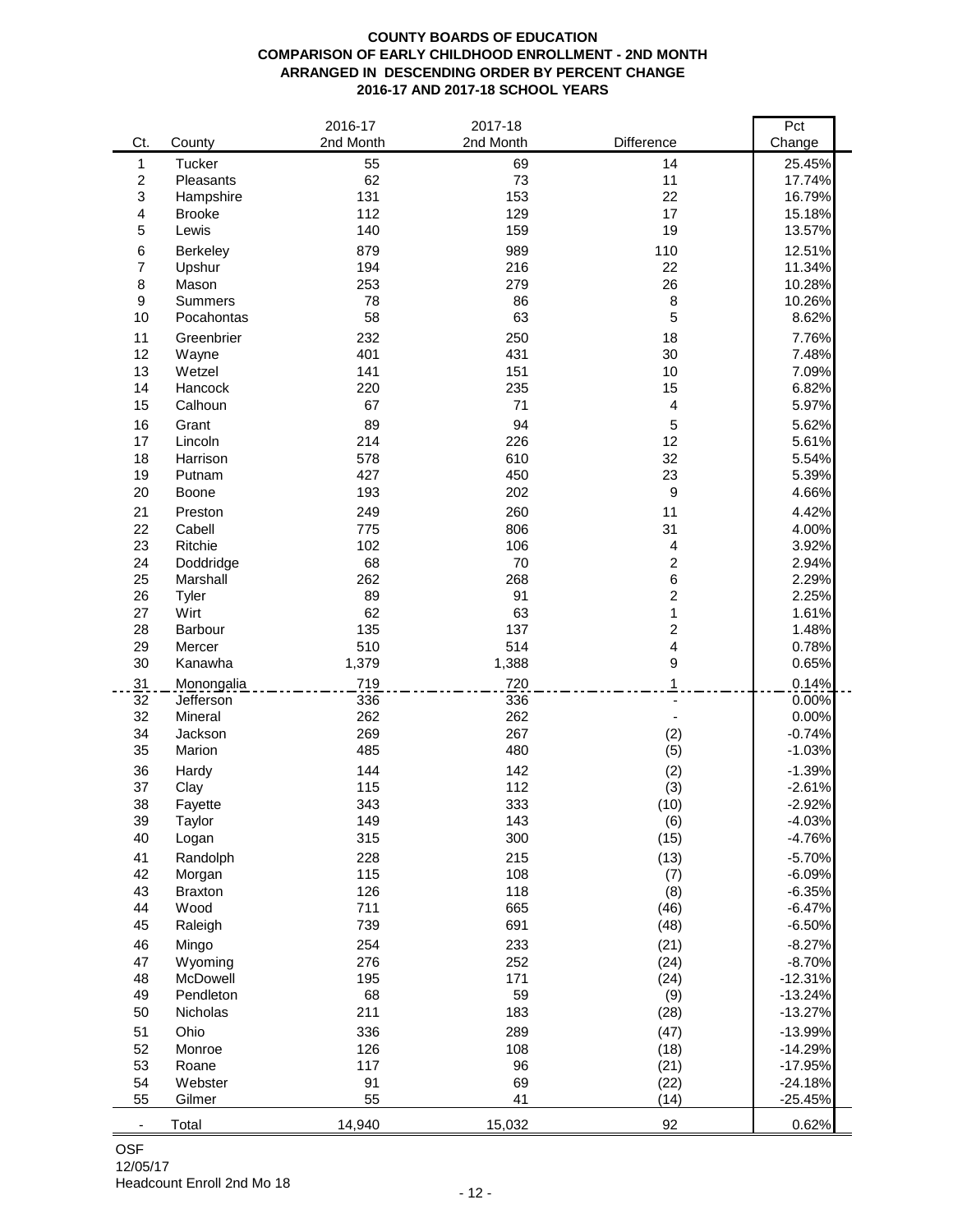#### **COUNTY BOARDS OF EDUCATION COMPARISON OF KINDERGARTEN HEADCOUNT ENROLLMENT (FIVE YEARS OF AGE) - 2ND MONTH 2016-17 AND 2017-18 SCHOOL YEARS**

|                 | 2016-17   | 2017-18   |                | Pct       |
|-----------------|-----------|-----------|----------------|-----------|
| County          | 2nd Month | 2nd Month | Difference     | Change    |
| <b>Barbour</b>  | 167       | 173       | $\,6$          | 3.59%     |
| Berkeley        | 1,359     | 1,348     | (11)           | $-0.81%$  |
| Boone           | 289       | 235       | (54)           | $-18.69%$ |
| <b>Braxton</b>  | 149       | 153       | 4              | 2.68%     |
| <b>Brooke</b>   | 208       | 187       | (21)           | $-10.10%$ |
|                 |           |           |                |           |
| Cabell          | 938       | 962       | 24             | 2.56%     |
| Calhoun         | 88        | 74        | (14)           | $-15.91%$ |
| Clay            | 136       | 111       | (25)           | $-18.38%$ |
| Doddridge       | 84        | 73        | (11)           | $-13.10%$ |
| Fayette         | 469       | 463       | (6)            | $-1.28%$  |
| Gilmer          | 65        | 58        | (7)            | $-10.77%$ |
| Grant           | 106       | 106       |                | 0.00%     |
| Greenbrier      | 342       | 328       | (14)           | $-4.09%$  |
| Hampshire       | 221       | 215       | (6)            | $-2.71%$  |
| Hancock         | 261       | 276       | 15             | 5.75%     |
| Hardy           | 190       | 183       | (7)            | $-3.68%$  |
| Harrison        | 776       | 766       | (10)           | $-1.29%$  |
| Jackson         | 312       | 321       | 9              | 2.88%     |
| Jefferson       | 661       | 657       | (4)            | $-0.61%$  |
| Kanawha         | 1,866     | 1,863     | (3)            | $-0.16%$  |
|                 |           |           |                |           |
| Lewis           | 196       | 175       | (21)           | $-10.71%$ |
| Lincoln         | 279       | 248       | (31)           | $-11.11%$ |
| Logan           | 420       | 398       | (22)           | $-5.24%$  |
| Marion          | 611       | 602       | (9)            | $-1.47%$  |
| Marshall        | 372       | 368       | (4)            | $-1.08%$  |
| Mason           | 281       | 311       | 30             | 10.68%    |
| McDowell        | 234       | 221       | (13)           | $-5.56%$  |
| Mercer          | 716       | 671       | (45)           | $-6.28%$  |
| Mineral         | 298       | 321       | 23             | 7.72%     |
| Mingo           | 340       | 332       | (8)            | $-2.35%$  |
| Monongalia      | 886       | 871       | (15)           | $-1.69%$  |
| Monroe          | 127       | 124       | (3)            | $-2.36%$  |
| Morgan          | 138       | 171       | 33             | 23.91%    |
| <b>Nicholas</b> | 290       | 273       | (17)           | $-5.86%$  |
| Ohio            | 413       | 429       | 16             | 3.87%     |
| Pendleton       | 65        | 72        | $\overline{7}$ | 10.77%    |
| Pleasants       | 76        | 70        | (6)            | $-7.89%$  |
| Pocahontas      | 71        | 77        | 6              | 8.45%     |
| Preston         | 356       | 324       | (32)           | $-8.99%$  |
| Putnam          | 663       | 643       | (20)           | $-3.02%$  |
|                 |           |           |                |           |
| Raleigh         | 940       | 849       | (91)           | $-9.68%$  |
| Randolph        | 307       | 337       | 30             | 9.77%     |
| Ritchie         | 88        | 92        | 4              | 4.55%     |
| Roane           | 159       | 172       | 13             | 8.18%     |
| Summers         | 125       | 80        | (45)           | $-36.00%$ |
| Taylor          | 200       | 183       | (17)           | $-8.50%$  |
| Tucker          | 65        | 80        | 15             | 23.08%    |
| Tyler           | 84        | 101       | 17             | 20.24%    |
| Upshur          | 259       | 275       | 16             | 6.18%     |
| Wayne           | 507       | 491       | (16)           | $-3.16%$  |
| Webster         | 100       | 109       | 9              | 9.00%     |
| Wetzel          | 200       | 188       | (12)           | $-6.00%$  |
| Wirt            | 79        | 74        | (5)            | $-6.33%$  |
| Wood            | 926       | 911       | (15)           | $-1.62%$  |
| Wyoming         | 305       | 324       | 19             | 6.23%     |
|                 |           |           |                |           |
| Total           | 19,863    | 19,519    | (344)          | $-1.73%$  |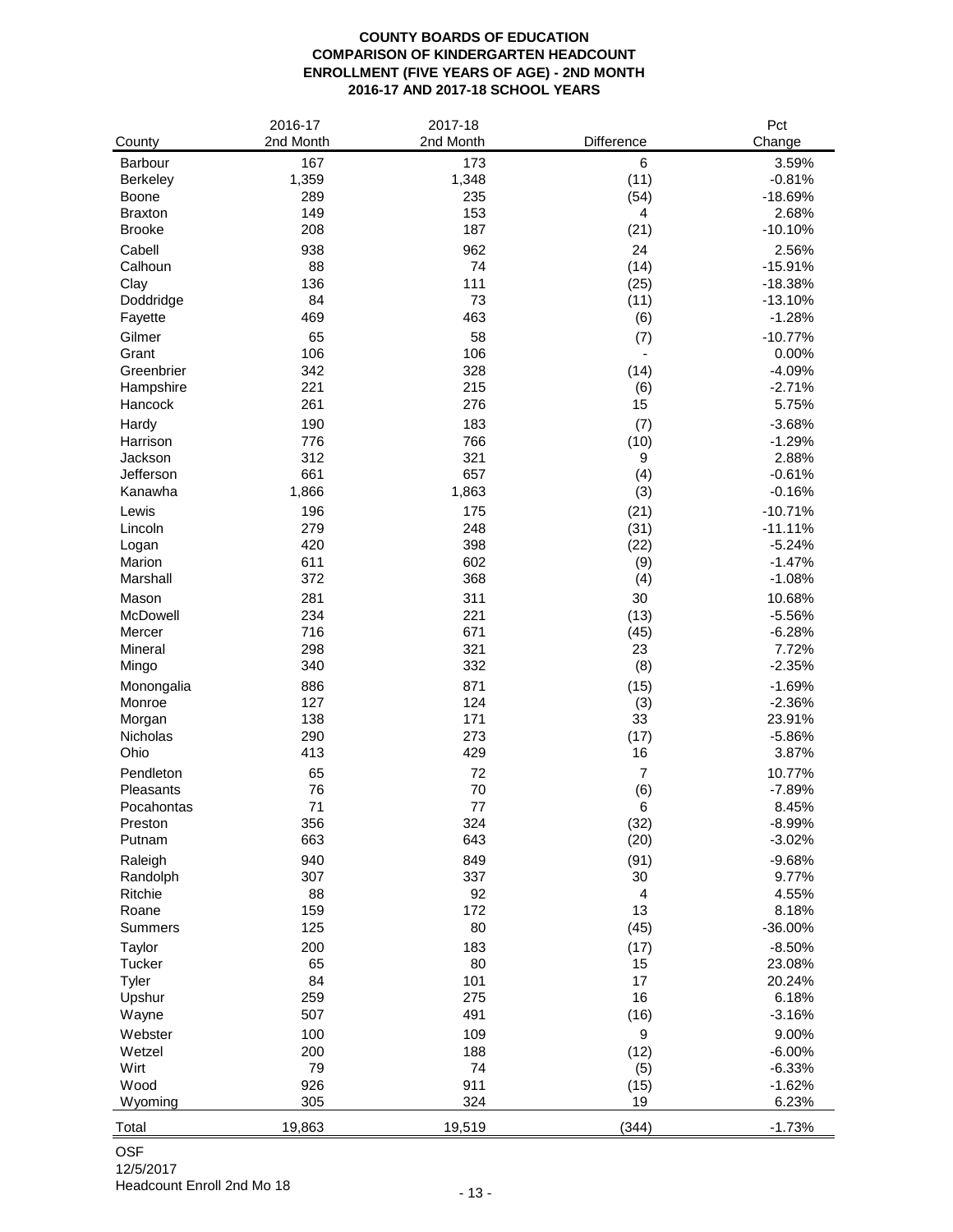#### **COUNTY BOARDS OF EDUCATION COMPARISON OF KINDERGARTEN HEADCOUNT ENROLLMENT (FIVE YEARS OF AGE) - 2ND MONTH ARRANGED IN DESCENDING ORDER BY NUMBER OF STUDENTS 2017-18 YEAR**

|                  |                       | 2016-17      | 2017-18      |                | Pct.                 |
|------------------|-----------------------|--------------|--------------|----------------|----------------------|
| Ct.              | County                | 2nd Month    | 2nd Month    | Difference     | Change               |
| 1                | Morgan                | 138          | 171          | 33             | 23.91%               |
| $\boldsymbol{2}$ | Mason                 | 281          | 311          | 30             | 10.68%               |
| 2                | Randolph              | 307          | 337          | 30             | 9.77%                |
| 4                | Cabell                | 938          | 962          | 24             | 2.56%                |
| 5                | Mineral               | 298          | 321          | 23             | 7.72%                |
| 6                | Wyoming               | 305          | 324          | 19             | 6.23%                |
| 7                | Tyler                 | 84           | 101          | 17             | 20.24%               |
| 8                | Ohio                  | 413          | 429          | 16             | 3.87%                |
| 8                | Upshur                | 259          | 275          | 16             | 6.18%                |
| 10               | Hancock               | 261          | 276          | 15             | 5.75%                |
| 10               | Tucker                | 65           | 80           | 15             | 23.08%               |
| 12               | Roane                 | 159          | 172          | 13             | 8.18%                |
| 13               | Jackson               | 312          | 321          | 9              | 2.88%                |
| 13               | Webster               | 100          | 109          | 9              | 9.00%                |
| 15               | Pendleton             | 65           | 72           | $\overline{7}$ | 10.77%               |
| 16               | Barbour               | 167          | 173          | 6              | 3.59%                |
| 16               | Pocahontas            | 71           | 77           | 6              | 8.45%                |
| 18               | <b>Braxton</b>        | 149          | 153          | 4              | 2.68%                |
| 18               | Ritchie               | 88           | 92           | 4              | 4.55%                |
| 20               | Grant                 | 106          | 106          | $\blacksquare$ | 0.00%                |
|                  |                       |              |              |                |                      |
| 21               | Kanawha               | 1,866<br>127 | 1,863<br>124 | (3)            | $-0.16%$             |
| 21               | Monroe                |              |              | (3)            | $-2.36%$             |
| 23<br>23         | Jefferson<br>Marshall | 661<br>372   | 657<br>368   | (4)            | $-0.61%$<br>$-1.08%$ |
| 25               | Wirt                  | 79           | 74           | (4)            | $-6.33%$             |
|                  |                       |              |              | (5)            |                      |
| 26               | Fayette               | 469          | 463          | (6)            | $-1.28%$             |
| 26               | Hampshire             | 221          | 215          | (6)            | $-2.71%$             |
| 26               | Pleasants             | 76           | 70           | (6)            | $-7.89%$             |
| 29               | Gilmer                | 65           | 58           | (7)            | $-10.77%$            |
| 29               | Hardy                 | 190          | 183          | (7)            | $-3.68%$             |
| 31               | Mingo                 | 340          | 332          | (8)            | $-2.35%$             |
| 32               | Marion                | 611          | 602          | (9)            | $-1.47%$             |
| 33               | Harrison              | 776          | 766          | (10)           | $-1.29%$             |
| 34               | Berkeley              | 1,359        | 1,348        | (11)           | $-0.81%$             |
| 34               | Doddridge             | 84           | 73           | (11)           | $-13.10%$            |
| 36               | Wetzel                | 200          | 188          | (12)           | $-6.00%$             |
| 37               | McDowell              | 234          | 221          | (13)           | $-5.56%$             |
| 38               | Calhoun               | 88           | 74           | (14)           | $-15.91%$            |
| 38               | Greenbrier            | 342          | 328          | (14)           | $-4.09%$             |
| 40               | Monongalia            | 886          | 871          | (15)           | $-1.69%$             |
| 40               | Wood                  | 926          | 911          | (15)           | $-1.62%$             |
| 42               | Wayne                 | 507          | 491          | (16)           | $-3.16%$             |
| 43               | <b>Nicholas</b>       | 290          | 273          | (17)           | $-5.86%$             |
| 43               | Taylor                | 200          | 183          | (17)           | $-8.50%$             |
| 45               | Putnam                | 663          | 643          | (20)           | $-3.02%$             |
| 46               | <b>Brooke</b>         | 208          | 187          | (21)           | $-10.10%$            |
| 46               | Lewis                 | 196          | 175          | (21)           | $-10.71%$            |
| 48               | Logan                 | 420          | 398          | (22)           | $-5.24%$             |
| 49               | Clay                  | 136          | 111          | (25)           | $-18.38%$            |
| 50               | Lincoln               | 279          | 248          | (31)           | $-11.11%$            |
| 51               | Preston               | 356          | 324          | (32)           | $-8.99%$             |
| 52               | Mercer                | 716          | 671          | (45)           | $-6.28%$             |
| 52               | Summers               | 125          | 80           | (45)           | $-36.00%$            |
| 54               | Boone                 | 289          | 235          | (54)           | $-18.69%$            |
| 55               | Raleigh               | 940          | 849          | (91)           | $-9.68%$             |
|                  | Total                 | 19,863       | 19,519       | (344)          | $-1.73%$             |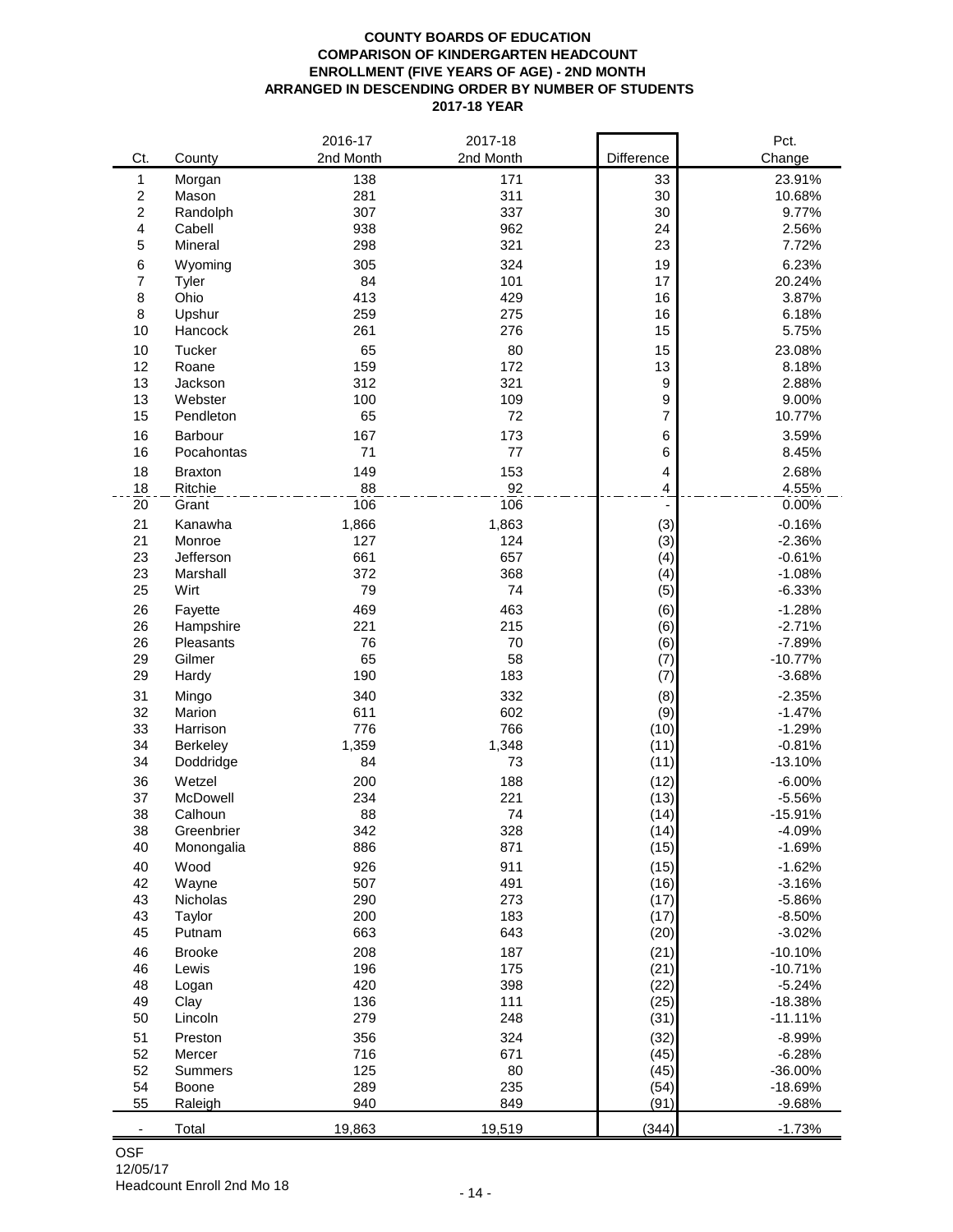#### **COUNTY BOARDS OF EDUCATION COMPARISON OF KINDERGARTEN HEADCOUNT ENROLLMENT (FIVE YEARS OF AGE) - 2ND MONTH ARRANGED IN DESCENDING ORDER BY PERCENT CHANGE 2016-17 AND 2017-18 SCHOOL YEARS**

|                  |                      | 2016-17      | 2017-18      |                                | Pct.                   |
|------------------|----------------------|--------------|--------------|--------------------------------|------------------------|
| Ct.              | County               | 2nd Month    | 2nd Month    | Difference                     | Change                 |
| 1                | Morgan               | 138          | 171          | 33                             | 23.91%                 |
| $\boldsymbol{2}$ | Tucker               | 65           | 80           | 15                             | 23.08%                 |
| 3                | Tyler                | 84           | 101          | 17                             | 20.24%                 |
| 4                | Pendleton            | 65           | 72           | $\overline{7}$                 | 10.77%                 |
| 5                | Mason                | 281          | 311          | 30                             | 10.68%                 |
| 6                | Randolph             | 307          | 337          | 30                             | 9.77%                  |
| 7                | Webster              | 100          | 109          | $\boldsymbol{9}$               | 9.00%                  |
| 8                | Pocahontas           | 71           | 77           | $\,6$                          | 8.45%                  |
| 9                | Roane                | 159          | 172          | 13                             | 8.18%                  |
| 10               | Mineral              | 298          | 321          | 23                             | 7.72%                  |
| 11               | Wyoming              | 305          | 324          | 19                             | 6.23%                  |
| 12               | Upshur               | 259          | 275          | 16                             | 6.18%                  |
| 13<br>14         | Hancock<br>Ritchie   | 261<br>88    | 276<br>92    | 15<br>$\overline{\mathbf{4}}$  | 5.75%<br>4.55%         |
| 15               | Ohio                 | 413          | 429          | 16                             | 3.87%                  |
|                  |                      |              |              |                                |                        |
| 16<br>17         | Barbour              | 167<br>312   | 173<br>321   | $\,6$<br>9                     | 3.59%<br>2.88%         |
|                  | Jackson              |              |              |                                |                        |
| 18               | <b>Braxton</b>       | 149          | 153          | $\overline{\mathbf{4}}$        | 2.68%                  |
| 19<br>20         | Cabell<br>Grant      | 938<br>106   | 962<br>106   | 24<br>$\overline{\phantom{a}}$ | 2.56%<br>0.00%         |
|                  |                      |              |              |                                |                        |
| 21<br>22         | Kanawha<br>Jefferson | 1,866<br>661 | 1,863<br>657 | (3)                            | $-0.16%$<br>$-0.61%$   |
| 23               | Berkeley             | 1,359        | 1,348        | (4)<br>(11)                    | $-0.81%$               |
| 24               | Marshall             | 372          | 368          | (4)                            | $-1.08%$               |
| 25               | Fayette              | 469          | 463          | (6)                            | $-1.28%$               |
| 26               | Harrison             | 776          | 766          | (10)                           | $-1.29%$               |
| 27               | Marion               | 611          | 602          | (9)                            | $-1.47%$               |
| 28               | Wood                 | 926          | 911          | (15)                           | $-1.62%$               |
| 29               | Monongalia           | 886          | 871          | (15)                           | $-1.69%$               |
| 30               | Mingo                | 340          | 332          | (8)                            | $-2.35%$               |
| 31               | Monroe               | 127          | 124          | (3)                            | $-2.36%$               |
| 32               | Hampshire            | 221          | 215          | (6)                            | $-2.71%$               |
| 33               | Putnam               | 663          | 643          | (20)                           | $-3.02%$               |
| 34               | Wayne                | 507          | 491          | (16)                           | $-3.16%$               |
| 35               | Hardy                | 190          | 183          | (7)                            | $-3.68%$               |
| 36               | Greenbrier           | 342          | 328          | (14)                           | $-4.09%$               |
| 37               | Logan                | 420          | 398          | (22)                           | $-5.24%$               |
| 38               | McDowell             | 234          | 221          | (13)                           | $-5.56%$               |
| 39               | Nicholas             | 290          | 273          | (17)                           | $-5.86%$               |
| 40               | Wetzel               | 200          | 188          | (12)                           | $-6.00%$               |
| 41               | Mercer               | 716          | 671          | (45)                           | $-6.28%$               |
| 42               | Wirt                 | 79           | 74           | (5)                            | $-6.33%$               |
| 43               | Pleasants            | 76           | 70           | (6)                            | $-7.89%$               |
| 44               | Taylor               | 200          | 183          | (17)                           | $-8.50%$               |
| 45               | Preston              | 356          | 324          | (32)                           | $-8.99%$               |
| 46               | Raleigh              | 940          | 849          | (91)                           | $-9.68%$               |
| 47               | <b>Brooke</b>        | 208          | 187          | (21)                           | $-10.10%$              |
| 48<br>49         | Lewis<br>Gilmer      | 196<br>65    | 175          | (21)                           | $-10.71%$              |
| 50               | Lincoln              | 279          | 58<br>248    | (7)<br>(31)                    | $-10.77%$<br>$-11.11%$ |
|                  |                      |              |              |                                |                        |
| 51               | Doddridge            | 84<br>88     | 73           | (11)                           | $-13.10%$              |
| 52<br>53         | Calhoun<br>Clay      | 136          | 74<br>111    | (14)<br>(25)                   | $-15.91%$<br>$-18.38%$ |
| 54               | Boone                | 289          | 235          | (54)                           | $-18.69%$              |
| 55               | Summers              | 125          | 80           | (45)                           | $-36.00%$              |
|                  |                      |              |              |                                |                        |
|                  | Total                | 19,863       | 19,519       | (344)                          | $-1.73%$               |